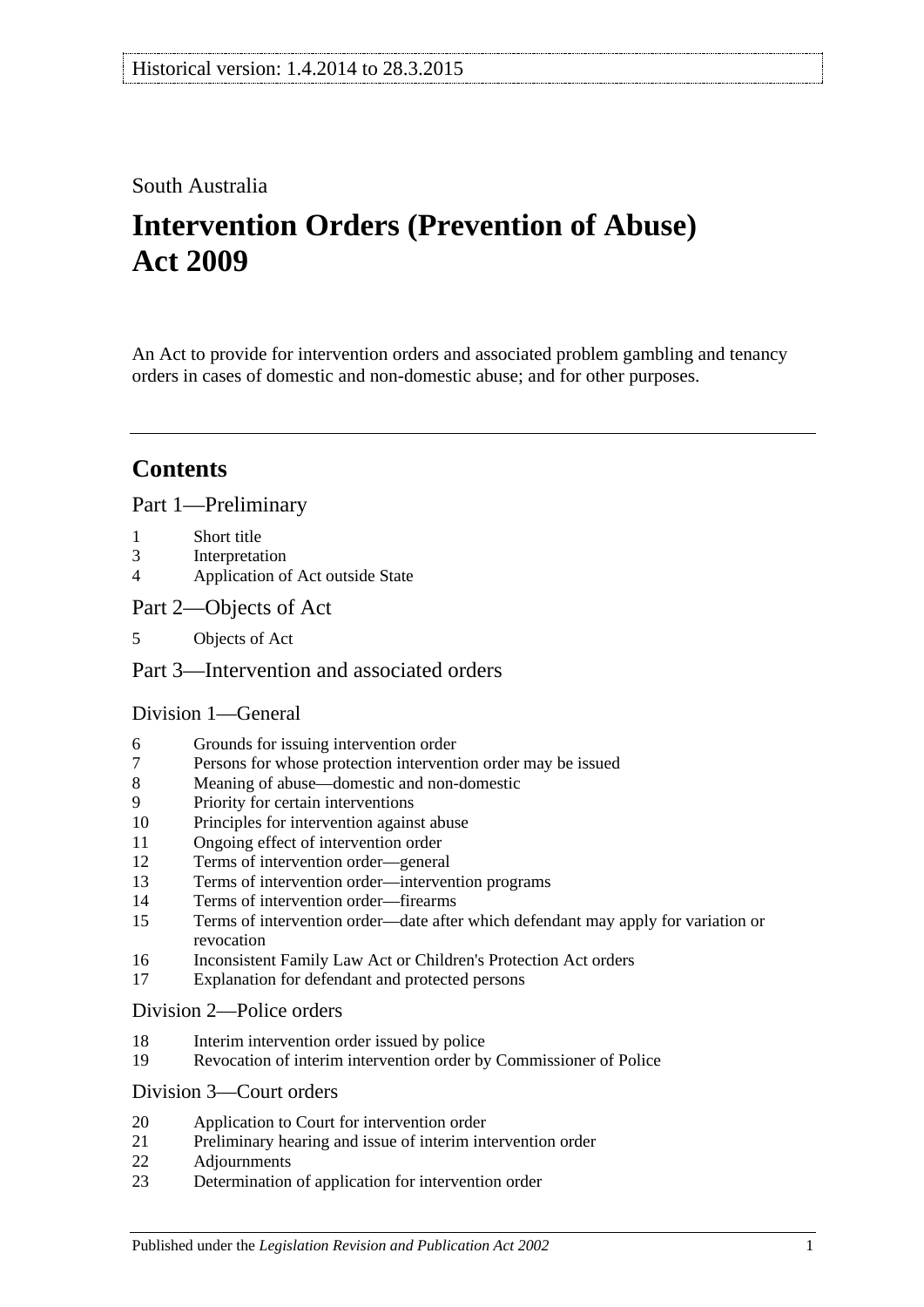- 24 [Problem gambling order](#page-17-0)
- 25 [Tenancy order](#page-17-1)

#### [Division 4—Variation or revocation of orders](#page-19-0)

- 26 [Intervention orders](#page-19-1)
- 27 [Problem gambling orders](#page-20-0)

#### [Division 5—Evidentiary matters](#page-20-1)

- 28 [Burden of proof](#page-20-2)
- 29 [Special arrangements for evidence and cross-examination](#page-20-3)

#### [Part 4—Foreign intervention orders](#page-21-0)

30 [Registration of foreign intervention order](#page-21-1)

#### [Part 5—Offences and enforcement](#page-22-0)

#### [Division 1—Offences](#page-22-1)

- 31 [Contravention of intervention order](#page-22-2)
- 32 [Landlord not to allow access to excluded defendant](#page-22-3)<br>33 Publication of report about proceedings or orders
- [Publication of report about proceedings or orders](#page-23-0)

#### [Division 2—Special police powers](#page-23-1)

- 34 [Powers facilitating service of intervention order](#page-23-2)
- 35 [Powers following service of intervention order](#page-24-0)
- 36 [Power to arrest and detain for contravention of intervention order](#page-24-1)
- 37 [Power to search for weapons and articles required to be surrendered by intervention order](#page-25-0)

#### [Division 3—Disclosure of information](#page-25-1)

38 [Disclosure to police of information relevant to locating defendant](#page-25-2)

#### [Part 6—Miscellaneous](#page-25-3)

- 39 [Delegation by intervention program manager](#page-25-4)
- 40 [Dealing with items surrendered under intervention order](#page-26-0)
- 41 [Evidentiary provision](#page-26-1)
- 42 [Regulations](#page-26-2)

#### [Schedule 1—Transitional provisions](#page-26-3)

#### Part 15—Transitional provisions

- 37 [Continuance of restraining orders](#page-26-4)
- 38 [Continuance of registered foreign restraining orders](#page-26-5)

#### [Legislative history](#page-27-0)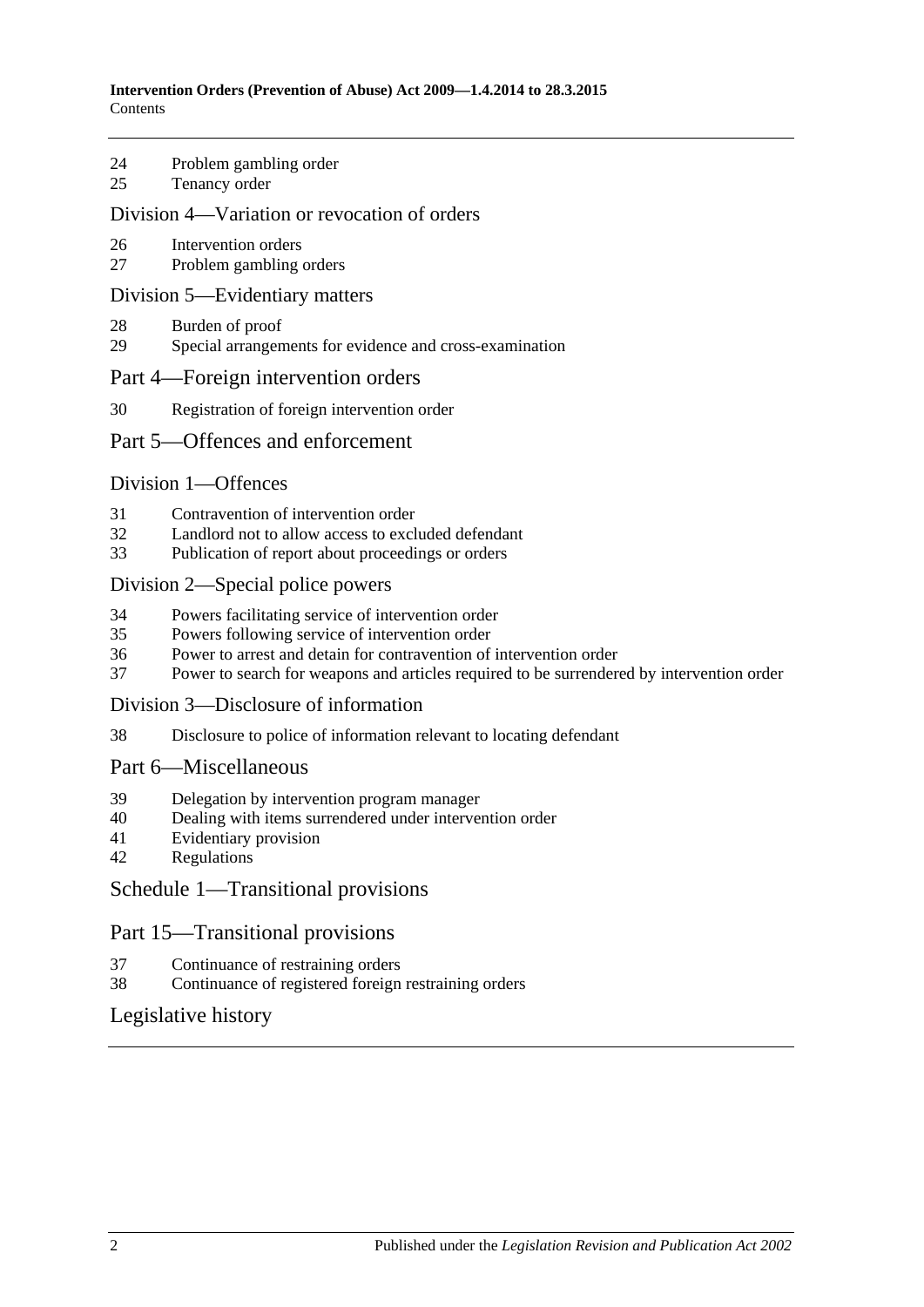## <span id="page-2-0"></span>**The Parliament of South Australia enacts as follows:**

# **Part 1—Preliminary**

## <span id="page-2-1"></span>**1—Short title**

This Act may be cited as the *Intervention Orders (Prevention of Abuse) Act 2009*.

#### <span id="page-2-2"></span>**3—Interpretation**

(1) In this Act, unless the contrary intention appears—

*abuse* and *act of abuse*—see [section](#page-5-0) 8;

*associated order* means a problem gambling order or tenancy order made in association with an intervention order (when an interim intervention order is confirmed as an intervention order or an intervention order is issued in substitution for an interim intervention order);

*case manager* means a person responsible for supervision of a defendant's participation in an intervention program;

*child* means a person who has not attained 18 years of age;

*Children's Protection Act order* means an order made under the *[Children's Protection](http://www.legislation.sa.gov.au/index.aspx?action=legref&type=act&legtitle=Childrens%20Protection%20Act%201993)  Act [1993](http://www.legislation.sa.gov.au/index.aspx?action=legref&type=act&legtitle=Childrens%20Protection%20Act%201993)*;

*contravene* includes fail to comply;

*Court* means the Magistrates Court of South Australia;

*defendant*—see [section](#page-4-4) 6;

*domestic abuse*—see [section](#page-7-1) 8(8);

*domestic partner* means a person who is a domestic partner within the meaning of the *[Family Relationships Act](http://www.legislation.sa.gov.au/index.aspx?action=legref&type=act&legtitle=Family%20Relationships%20Act%201975) 1975*, whether declared as such under that Act or not;

*Family Law Act order* means an order, injunction, undertaking, plan, recognisance or other form of obligation imposed or agreement made under the *Family Law Act 1975* of the Commonwealth;

*firearms terms*—see [section](#page-11-0) 14;

*foreign intervention order* means an order, notice or other form of requirement under the law of another State, a Territory of the Commonwealth or New Zealand declared by regulation to be a foreign intervention order;

*intervention order* includes an interim intervention order;

*intervention program* means a program that provides—

- (a) supervised treatment; or
- (b) supervised rehabilitation; or
- (c) supervised behaviour management; or
- (d) supervised access to support services; or
- (e) a combination of any 1 or more of the above,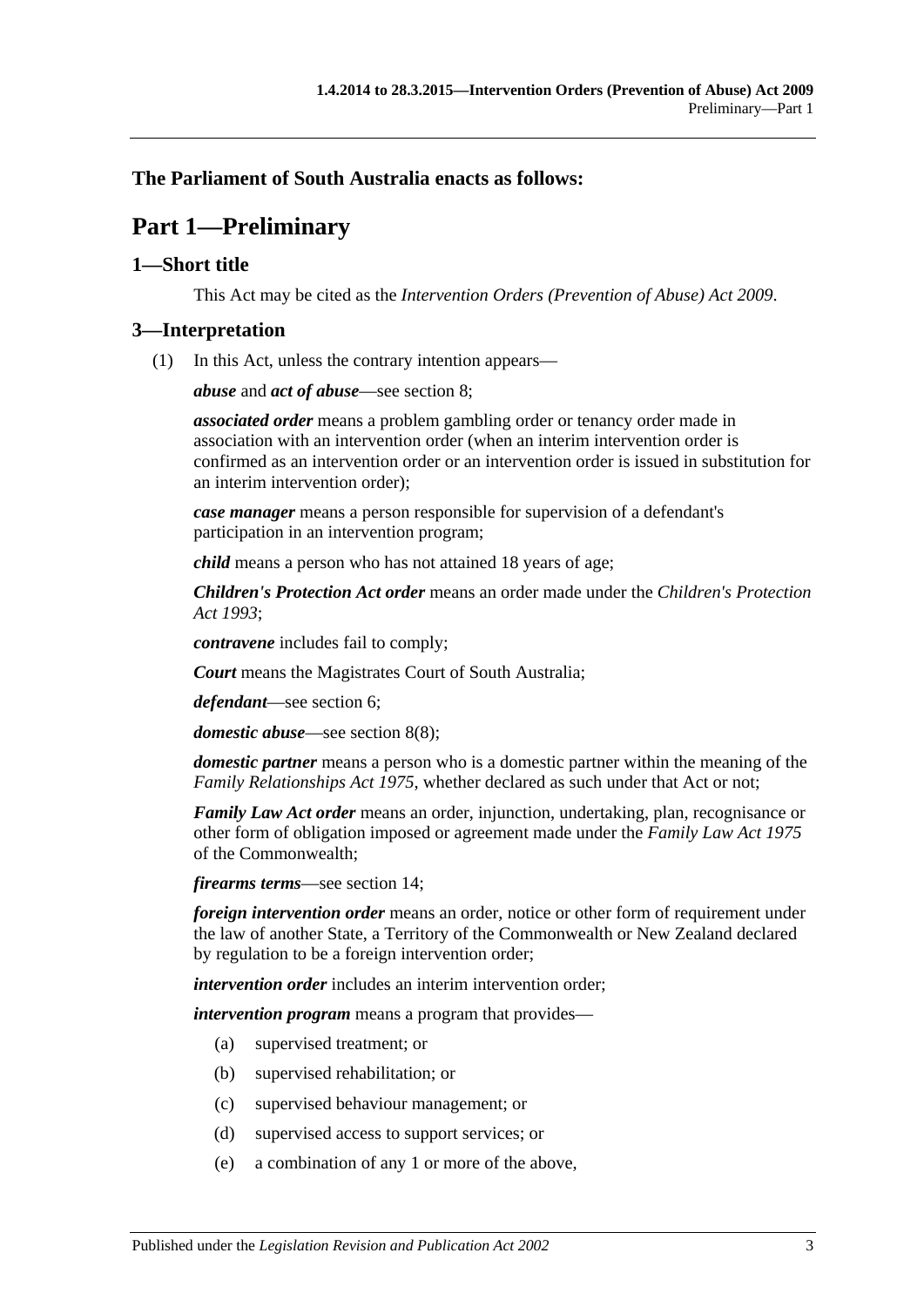designed to address behavioural problems (including problem gambling), substance abuse or mental impairment;

*intervention program manager* means a person employed by the South Australian Courts Administration Authority to have general oversight of intervention programs and coordinate the implementation of relevant court orders (and includes a delegate of such a person);

*issuing authority*, in relation to an intervention order, means the police officer or Court issuing the intervention order;

*non-domestic abuse*—see [section](#page-7-2) 8(9);

*offensive material*—see [subsection](#page-3-1) (2);

*Principal Registrar* means the Principal Registrar of the Court;

*problem gambling order*—see [section](#page-17-0) 24;

*protected person* means a person for whose protection an intervention order is issued;

*public sector agency* has the same meaning as in the *[Public Sector Act](http://www.legislation.sa.gov.au/index.aspx?action=legref&type=act&legtitle=Public%20Sector%20Act%202009) 2009*, but does not include the Legal Services Commission;

*relevant public sector agency* means—

- (a) the chief executive of the administrative unit of the Public Service that is, under a Minister, responsible for the administration of the *[Children's](http://www.legislation.sa.gov.au/index.aspx?action=legref&type=act&legtitle=Childrens%20Protection%20Act%201993)  [Protection Act](http://www.legislation.sa.gov.au/index.aspx?action=legref&type=act&legtitle=Childrens%20Protection%20Act%201993) 1993*; or
- (b) the chief executive of the administrative unit of the Public Service that is, under a Minister, responsible for the administration of the *[Education and](http://www.legislation.sa.gov.au/index.aspx?action=legref&type=act&legtitle=Education%20and%20Early%20Childhood%20Services%20(Registration%20and%20Standards)%20Act%202011)  [Early Childhood Services \(Registration and Standards\) Act](http://www.legislation.sa.gov.au/index.aspx?action=legref&type=act&legtitle=Education%20and%20Early%20Childhood%20Services%20(Registration%20and%20Standards)%20Act%202011) 2011*; or
- (c) the chief executive of the administrative unit of the Public Service that is, under a Minister, responsible for the administration of the *[Family and](http://www.legislation.sa.gov.au/index.aspx?action=legref&type=act&legtitle=Family%20and%20Community%20Services%20Act%201972)  [Community Services Act](http://www.legislation.sa.gov.au/index.aspx?action=legref&type=act&legtitle=Family%20and%20Community%20Services%20Act%201972) 1972*; or
- (d) the South Australian Housing Trust;

*tenancy agreement* means an agreement under which a person grants another person, for valuable consideration, a right (which may, but need not be, an exclusive right) to occupy premises for residential purposes, and includes a residential parks agreement within the meaning of the *[Residential Parks Act](http://www.legislation.sa.gov.au/index.aspx?action=legref&type=act&legtitle=Residential%20Parks%20Act%202007) 2007*;

*tenancy order*—see [section](#page-17-1) 25.

<span id="page-3-1"></span>(2) For the purposes of determining whether material is *offensive material*, the circumstances of a dealing with the material may be taken into account but, if material was inherently offensive material, the circumstances of a dealing with the material cannot be taken to have deprived it of that character.

#### <span id="page-3-0"></span>**4—Application of Act outside State**

This Act applies to an act of abuse whether it takes place in or outside this State and an intervention order may be issued against a person resident in or outside this State.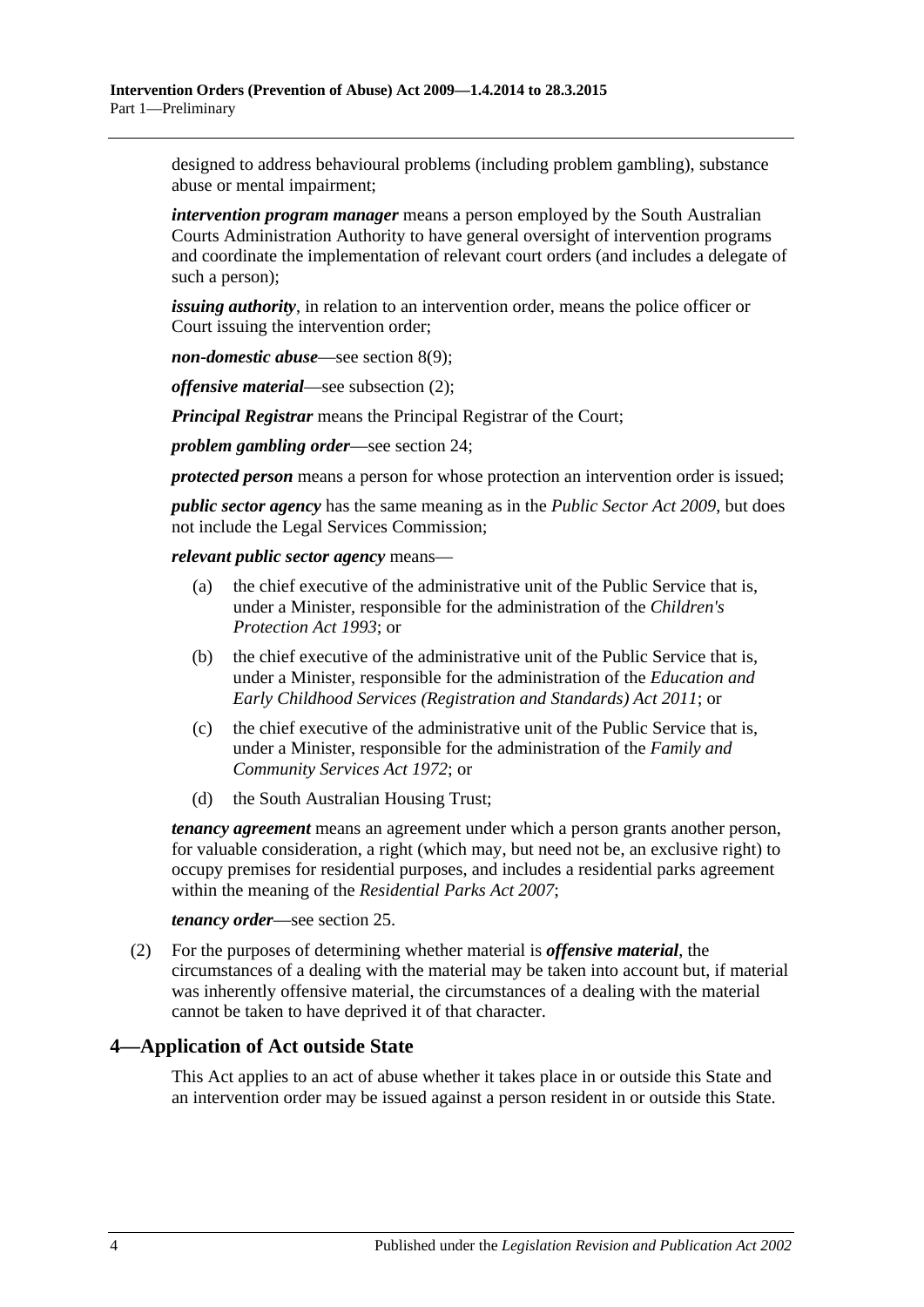# <span id="page-4-0"></span>**Part 2—Objects of Act**

## <span id="page-4-1"></span>**5—Objects of Act**

The objects of this Act are—

- (a) to assist in preventing domestic and non-domestic abuse, and the exposure of children to the effects of domestic and non-domestic abuse, by providing for—
	- (i) the issuing of intervention orders by police and the Court; and
	- (ii) the issuing of associated orders relating to problem gambling and tenancy agreements; and
	- (iii) the registration of foreign intervention orders; and
	- (iv) the enforcement of South Australian and foreign intervention orders; and
- (b) to provide special police powers of arrest, detention and search in connection with issuing, serving and enforcing intervention orders; and
- (c) to further protect persons suffering or witnessing domestic or non-domestic abuse by—
	- (i) providing for special arrangements for witnesses in proceedings under this Act; and
	- (ii) imposing limitations on publishing reports about proceedings or orders under this Act.

# <span id="page-4-2"></span>**Part 3—Intervention and associated orders**

## <span id="page-4-3"></span>**Division 1—General**

## <span id="page-4-4"></span>**6—Grounds for issuing intervention order**

There are grounds for issuing an intervention order against a person (the *defendant*) if—

- (a) it is reasonable to suspect that the defendant will, without intervention, commit an act of abuse against a person; and
- (b) the issuing of the order is appropriate in the circumstances.

## <span id="page-4-5"></span>**7—Persons for whose protection intervention order may be issued**

- (1) An intervention order may be issued for the protection of—
	- (a) any person against whom it is suspected the defendant will commit an act of abuse; or
	- (b) any child who may hear or witness, or otherwise be exposed to the effects of, an act of abuse committed by the defendant against a person.
- (2) An intervention order may be issued for the protection of a person even if that person is not an applicant for the order and the application is not made on his or her behalf.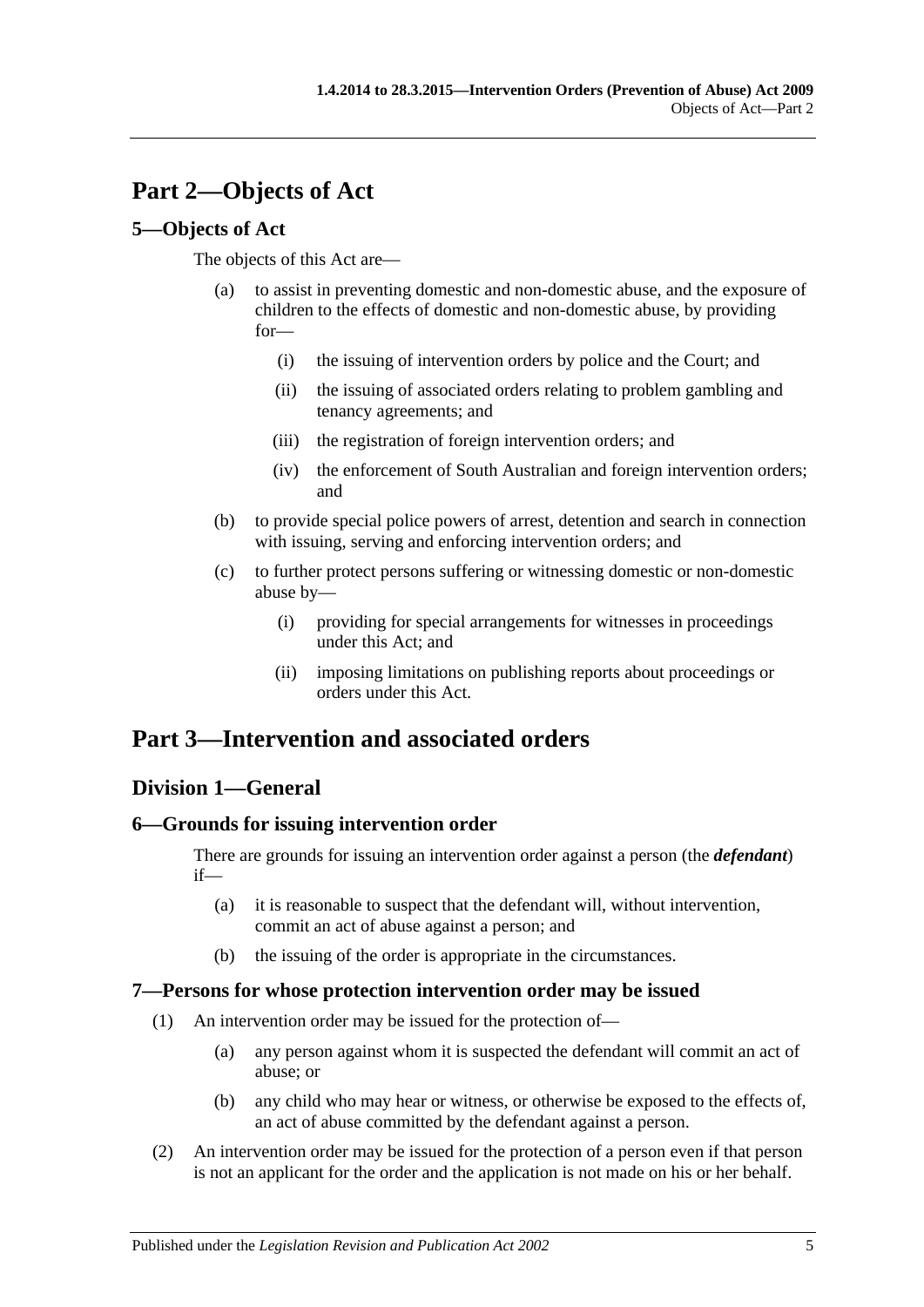(3) If an issuing authority proposes to intervene against a defendant for the protection of more than 1 person, it may do so by issuing a single intervention order or by issuing multiple intervention orders, as it considers appropriate in the circumstances.

#### <span id="page-5-0"></span>**8—Meaning of abuse—domestic and non-domestic**

- (1) *Abuse* may take many forms including physical, sexual, emotional, psychological or economic abuse.
- <span id="page-5-2"></span><span id="page-5-1"></span>(2) An act is an *act of abuse* against a person if it results in or is intended to result in—
	- (a) physical injury; or
	- (b) emotional or psychological harm; or
	- (c) an unreasonable and non-consensual denial of financial, social or personal autonomy; or
	- (d) damage to property in the ownership or possession of the person or used or otherwise enjoyed by the person.

#### (3) *Emotional or psychological harm* includes—

- (a) mental illness; and
- (b) nervous shock; and
- (c) distress, anxiety, or fear, that is more than trivial.

#### (4) **Emotional or psychological harm—examples**

Without limiting [subsection](#page-5-1) (2)(b), an act of abuse against a person resulting in emotional or psychological harm may be comprised of any of the following:

- (a) sexually assaulting the person or engaging in behaviour designed to coerce the person to engage in sexual activity;
- (b) unlawfully depriving the person of his or her liberty;
- (c) driving a vehicle in a reckless or dangerous manner while the person is a passenger in the vehicle;
- (d) causing the death of, or injury to, an animal;
- (e) following the person;
- (f) loitering outside the place of residence of the person or some other place frequented by the person;
- (g) entering or interfering with property in the possession of the person;
- (h) giving or sending offensive material to the person, or leaving offensive material where it will be found by, given to or brought to the attention of the person;
- (i) publishing or transmitting offensive material by means of the Internet or some other form of electronic communication in such a way that the offensive material will be found by, or brought to the attention of, the person;
- (j) communicating with the person, or to others about the person, by way of mail, telephone (including associated technology), fax or the Internet or some other form of electronic communication in a manner that could reasonably be expected to cause emotional or psychological harm to the person;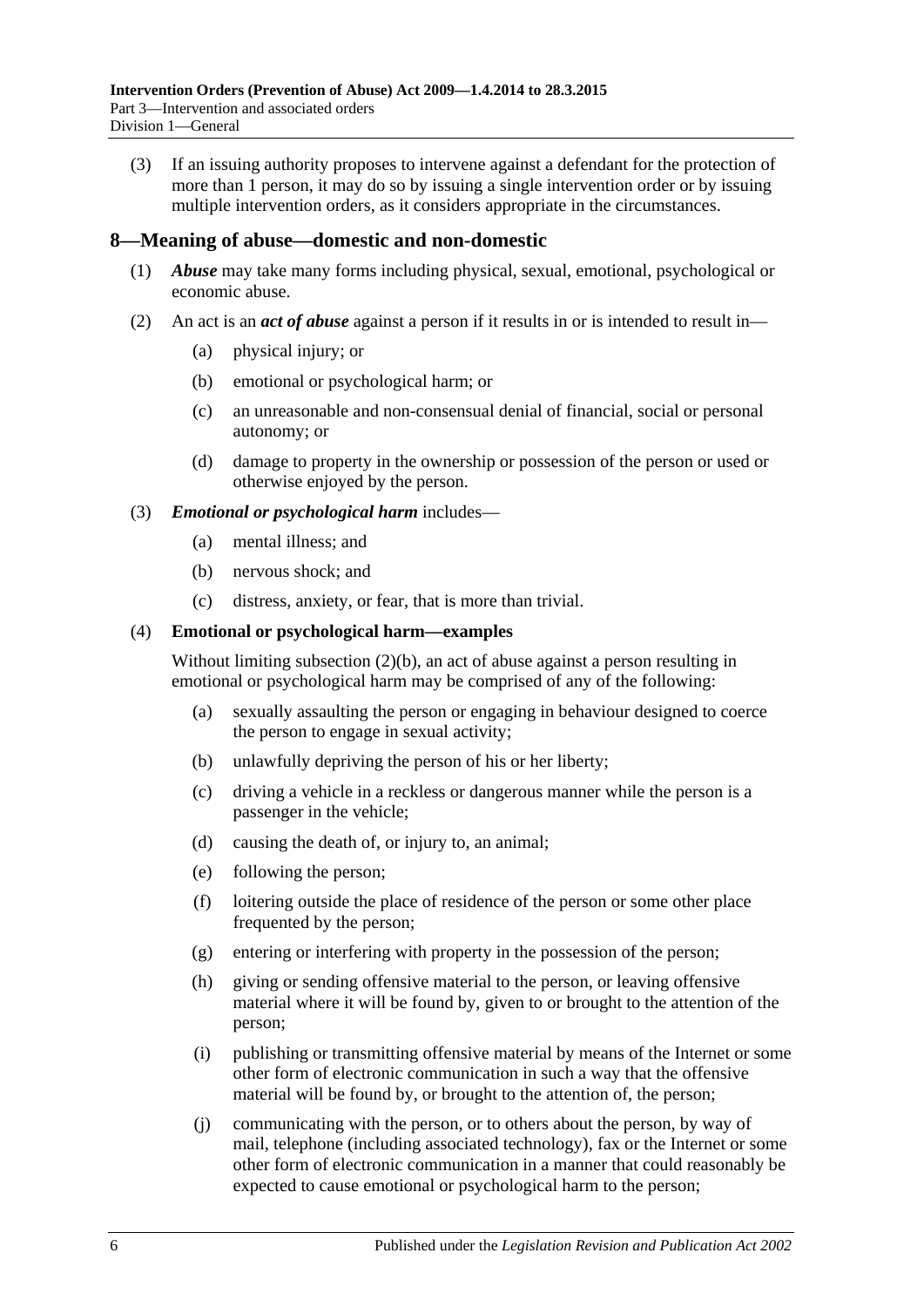- (k) keeping the person under surveillance;
- (l) directing racial or other derogatory taunts at the person;
- (m) threatening to withhold the person's medication or prevent the person accessing necessary medical equipment or treatment;
- (n) threatening to institutionalise the person;
- (o) threatening to withdraw care on which the person is dependent;
- (p) otherwise threatening to cause the person physical injury, emotional or psychological harm or an unreasonable and non-consensual denial of financial, social or domestic autonomy or to cause damage to property in the ownership or possession of the person or used or otherwise enjoyed by the person.

#### (5) **Unreasonable and non-consensual denial of financial, social or personal autonomy—examples**

Without limiting [subsection](#page-5-2)  $(2)(c)$ , an act of abuse against a person resulting in an unreasonable and non-consensual denial of financial, social or personal autonomy may be comprised of any of the following:

- (a) denying the person the financial autonomy that the person would have had but for the act of abuse;
- (b) withholding the financial support necessary for meeting the reasonable living expenses of the person (or any other person living with, or dependent on, the person) in circumstances in which the person is dependent on the financial support to meet those living expenses;
- (c) without lawful excuse, preventing the person from having access to joint financial assets for the purposes of meeting normal household expenses;
- (d) preventing the person from seeking or keeping employment;
- (e) causing the person through coercion or deception to—
	- (i) relinquish control over assets or income; or
	- (ii) claim social security payments; or
	- (iii) sign a power of attorney enabling the person's finances to be managed by another person; or
	- (iv) sign a contract for the purchase of goods or services; or
	- (v) sign a contract for the provision of finance; or
	- (vi) sign a contract of guarantee; or
	- (vii) sign any legal document for the establishment or operation of a business;
- (f) without permission, removing or keeping property that is in the ownership or possession of the person or used or otherwise enjoyed by the person;
- (g) disposing of property owned by the person, or owned jointly with the person, against the person's wishes and without lawful excuse;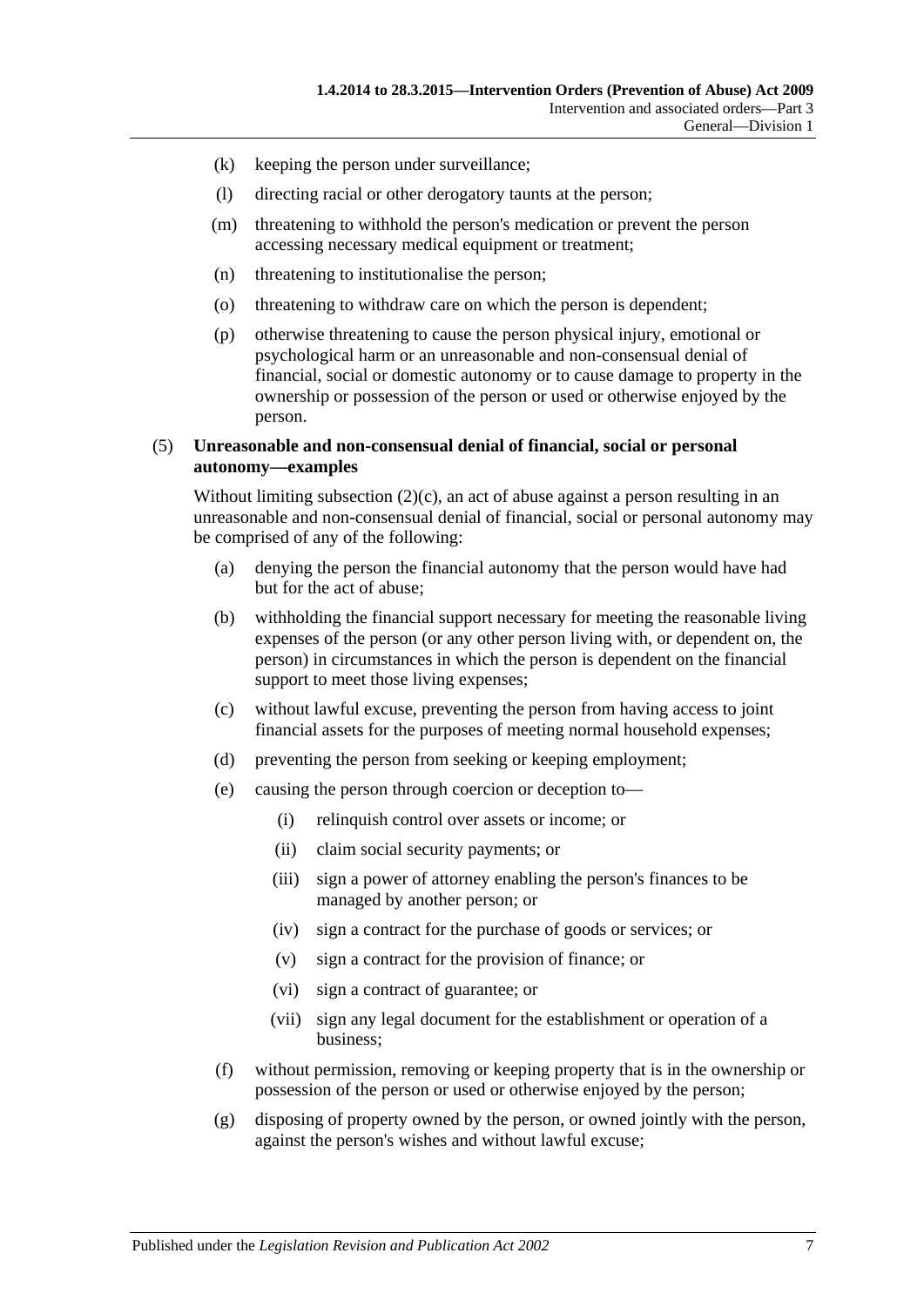- (h) preventing the person from making or keeping connections with the person's family, friends or cultural group, from participating in cultural or spiritual ceremonies or practices, or from expressing the person's cultural identity;
- (i) exercising an unreasonable level of control and domination over the daily life of the person.
- (6) If a defendant commits an act of abuse against a person, or threatens to do so, in order to cause emotional or psychological harm to another person or to deny another person financial, social or personal autonomy, the defendant commits an act of abuse against that other person.
- (7) A defendant may commit an act of abuse by causing or allowing another person to commit the act or to take part in the commission of the act.
- <span id="page-7-5"></span><span id="page-7-4"></span><span id="page-7-3"></span><span id="page-7-1"></span>(8) If the act of abuse is committed by a defendant against a person with whom the defendant is or was formerly in a relationship, it is referred to in this Act as an act of *domestic abuse*; and for that purpose, 2 persons are in a relationship if—
	- (a) they are married to each other; or
	- (b) they are domestic partners; or
	- (c) they are in some other form of intimate personal relationship in which their lives are interrelated and the actions of 1 affects the other; or
	- (d) 1 is the child, stepchild or grandchild, or is under the guardianship, of the other (regardless of age); or
	- (e) 1 is a child, stepchild or grandchild, or is under the guardianship, of a person who is or was formerly in a relationship with the other under [paragraph](#page-7-3) (a), [\(b\)](#page-7-4) or [\(c\)](#page-7-5) (regardless of age); or
	- (f) 1 is a child and the other is a person who acts in *loco parentis* in relation to the child; or
	- (g) 1 is a child who normally or regularly resides or stays with the other; or
	- (h) they are brothers or sisters or brother and sister; or
	- (i) they are otherwise related to each other by or through blood, marriage, a domestic partnership or adoption; or
	- (j) they are related according to Aboriginal or Torres Strait Islander kinship rules or are both members of some other culturally recognised family group; or
	- (k) 1 is the carer (within the meaning of the *[Carers Recognition Act](http://www.legislation.sa.gov.au/index.aspx?action=legref&type=act&legtitle=Carers%20Recognition%20Act%202005) 2005*) of the other.
- <span id="page-7-2"></span>(9) An act of abuse may be committed by a defendant against a person with whom the defendant is not, and was not formerly, in a relationship (including in circumstances where the defendant imagines such a relationship) and such an act of abuse is referred to in this Act as an act of *non-domestic abuse*.

## <span id="page-7-0"></span>**9—Priority for certain interventions**

Proceedings relating to intervention against domestic abuse and proceedings brought by a bail authority under section 23A of the *[Bail Act](http://www.legislation.sa.gov.au/index.aspx?action=legref&type=act&legtitle=Bail%20Act%201985) 1985* must, as far as practicable, be dealt with as a matter of priority.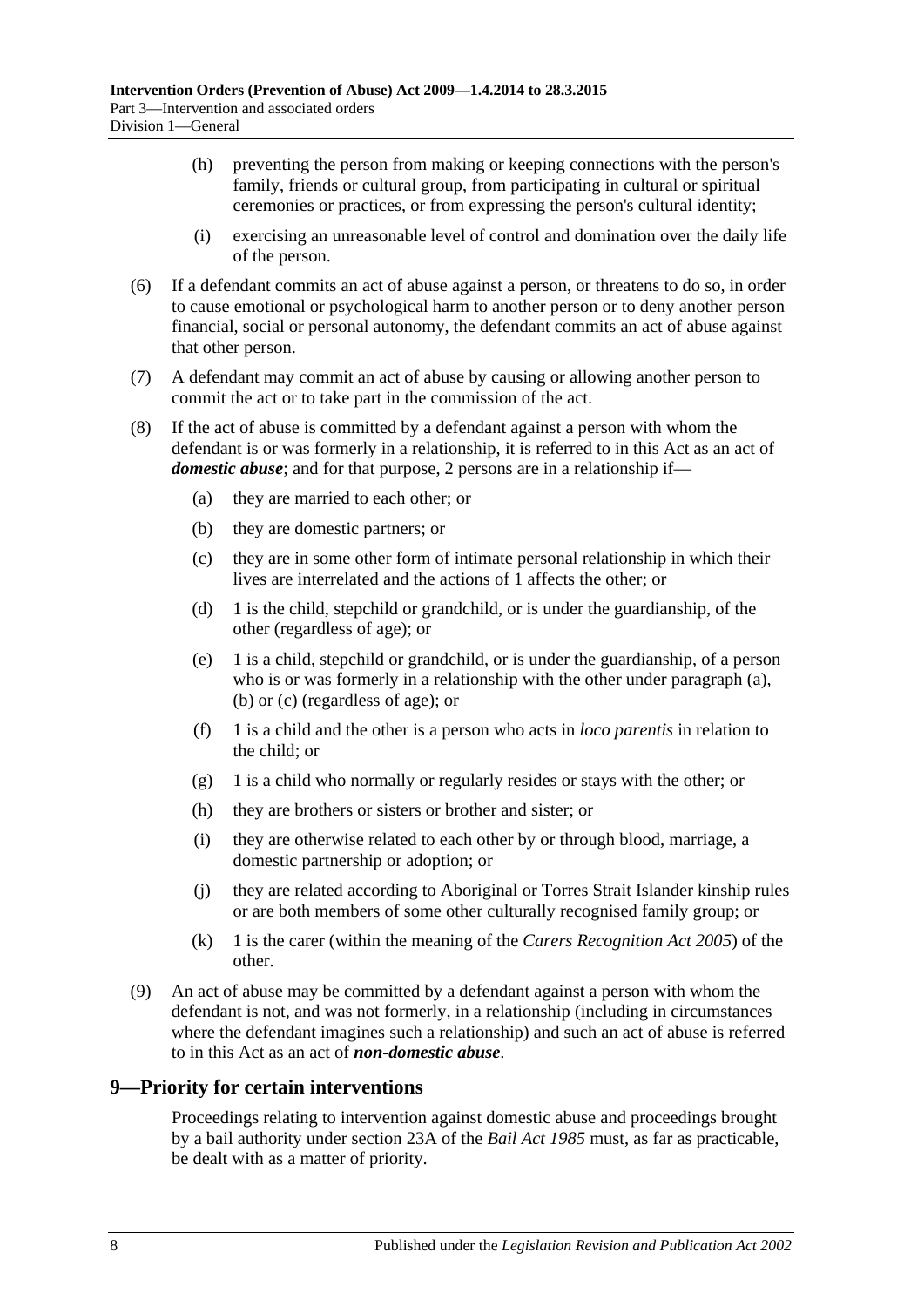#### <span id="page-8-0"></span>**10—Principles for intervention against abuse**

- (1) The following must be recognised and taken into account in determining whether it is appropriate to issue an intervention order and in determining the terms of an intervention order:
	- (a) abuse occurs in all areas of society, regardless of socio-economic status, health, age, culture, gender, sexuality, ability, ethnicity and religion;
	- (b) abuse may involve overt or subtle exploitation of power imbalances and may consist of isolated incidents or patterns of behaviour;
	- (c) it is of primary importance to prevent abuse and to prevent children from being exposed to the effects of abuse;
	- (d) as far as is practicable, intervention should be designed—
		- (i) to encourage defendants who it is suspected will, without intervention, commit abuse to accept responsibility and take steps to avoid committing abuse; and
		- (ii) to minimise disruption to protected persons and any child living with a protected person and to maintain social connections and support for protected persons; and
		- (iii) to ensure continuity and stability in the care of any child living with a protected person; and
		- (iv) to allow education, training and employment of a protected person and any child living with a protected person, and arrangements for the care of such a child, to continue without interruption; and
		- (v) if the defendant is a child—
			- (A) to ensure the child has appropriate accommodation, care and supervision; and
			- (B) to ensure the child has access to appropriate educational and health services; and
			- (C) to allow the education, training and employment of the child to continue without interruption.
- (2) The following must also be taken into account in determining whether it is appropriate to issue an intervention order and in determining the terms of an intervention order:
	- (a) any relevant Family Law Act order or Children's Protection Act order of which the issuing authority has been informed;
	- (b) how the intervention order would be likely to affect contact (in accordance with a relevant Family Law Act order or Children's Protection Act order or otherwise) between—
		- (i) the protected person or the defendant; and
		- (ii) any child of, or in the care of, either of those persons;
	- (c) any relevant agreement or order for the division of property under the *Family Law Act 1975* of the Commonwealth, or the *[Domestic Partners Property](http://www.legislation.sa.gov.au/index.aspx?action=legref&type=act&legtitle=Domestic%20Partners%20Property%20Act%201996)  Act [1996](http://www.legislation.sa.gov.au/index.aspx?action=legref&type=act&legtitle=Domestic%20Partners%20Property%20Act%201996)* or a corresponding law of another jurisdiction, of which the issuing authority has been informed;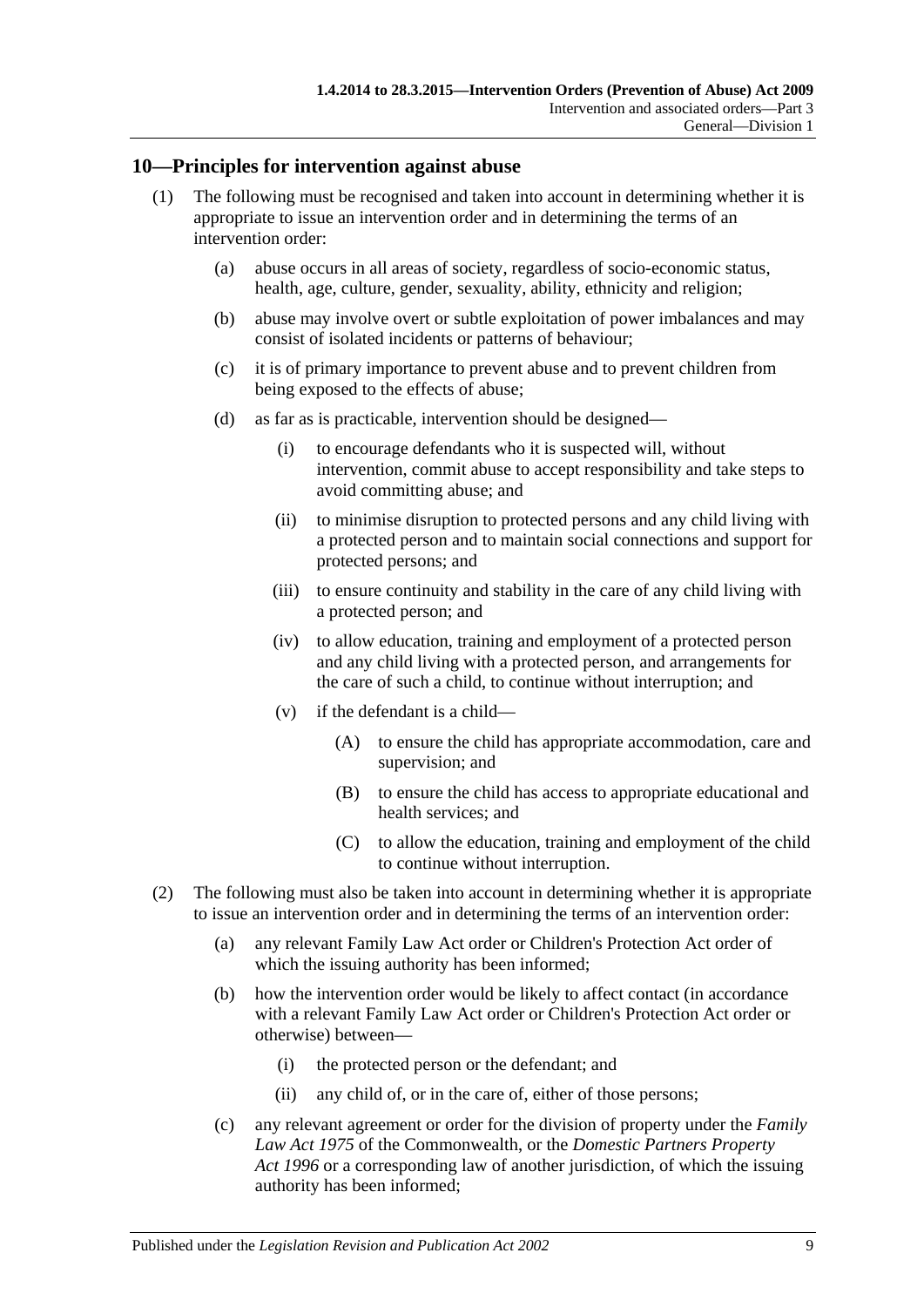- (d) if considering whether to prohibit the defendant from taking possession of property or to require the defendant to return property to a protected person or to allow a protected person to recover or have access to or make use of property—the income, assets and liabilities of the defendant and the protected person (to the extent that the issuing authority has been informed of those matters);
- (e) any other legal proceedings between the defendant and protected person of which the issuing authority has been informed.
- (3) Before issuing an intervention order the issuing authority must consider whether, if the whereabouts of a person proposed to be protected by the order are not known to the defendant, the issuing of the order would be counterproductive.
- (4) An issuing authority may take into account any other factor the authority considers relevant in the circumstances.

## <span id="page-9-0"></span>**11—Ongoing effect of intervention order**

- (1) An intervention order is ongoing and continues in force (subject to any variation or substitution of the order under this Act) until it is revoked.
- (2) Consequently, an issuing authority may not fix a date for the expiry of an intervention order or otherwise limit the duration of an intervention order.

#### <span id="page-9-1"></span>**12—Terms of intervention order—general**

- <span id="page-9-3"></span><span id="page-9-2"></span>(1) An intervention order may do any 1 or more of the following:
	- (a) prohibit the defendant from being on premises at which a protected person resides or works;
	- (b) prohibit the defendant from being on specified premises frequented by a protected person;
	- (c) prohibit the defendant from being in a specified locality;
	- (d) prohibit the defendant from approaching within a specified distance of a protected person;
	- (e) prohibit the defendant from contacting, harassing, threatening or intimidating a protected person or any other person at a place where the protected person resides or works;
	- (f) prohibit the defendant from damaging specified property;
	- (g) prohibit the defendant from taking possession of specified personal property reasonably needed by a protected person;
	- (h) prohibit the defendant from causing or allowing another person to engage in the conduct referred to in any of [paragraphs](#page-9-2) (e) to  $(g)$ ;
	- (i) require the defendant to surrender specified weapons or articles that have been used, or that there is some reason to believe might be used, by the defendant to commit an act of abuse against a protected person;
	- (j) require the defendant to return specified personal property to a protected person;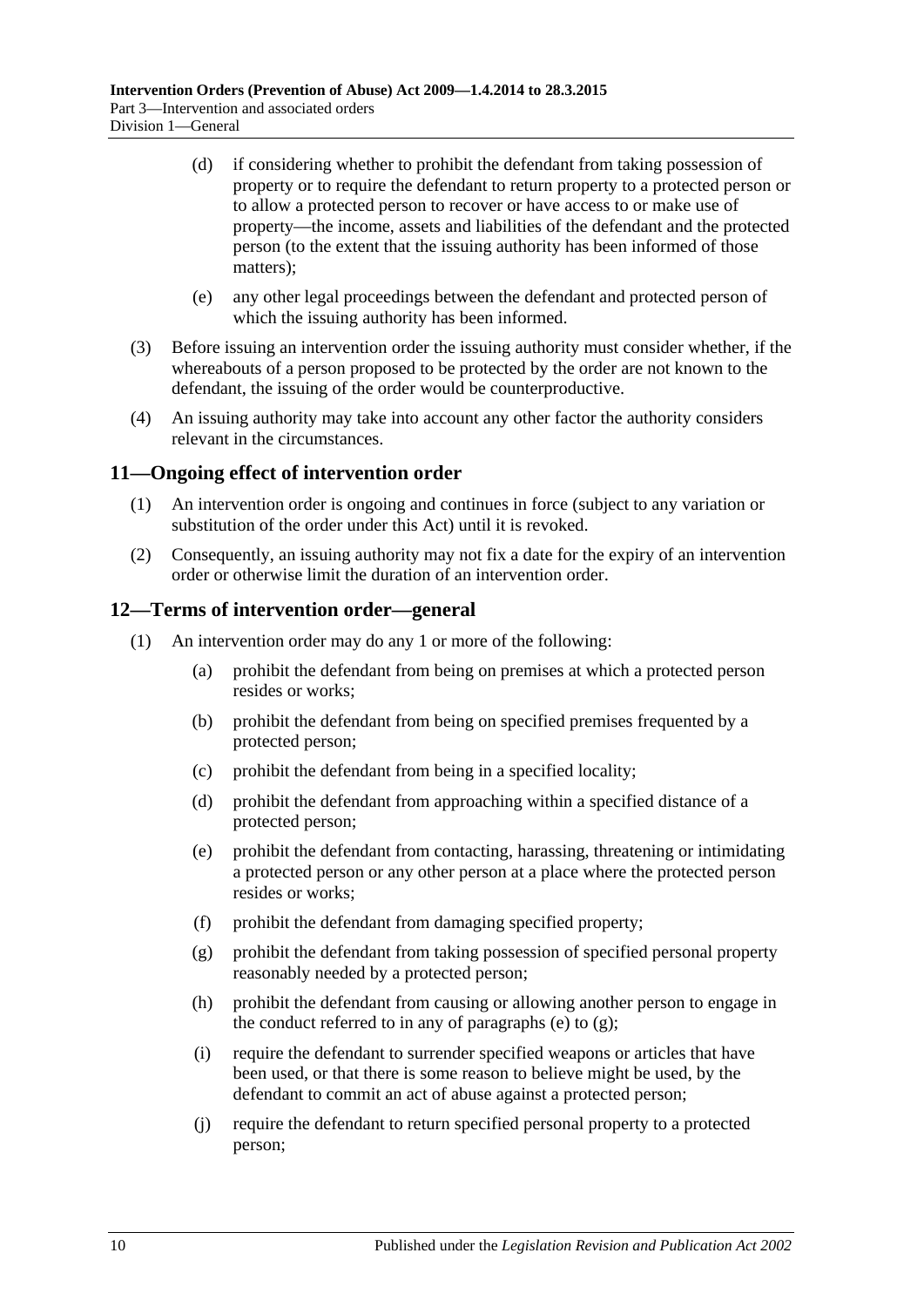- (k) require the defendant to allow a protected person to recover or have access to or make use of specified personal property and to allow the person to be accompanied by a police officer or other specified person while doing so;
- (l) impose any other requirement on the defendant to take, or to refrain from taking, specified action.
- (2) An intervention order may specify—
	- (a) conditions under which a prohibition imposed by the order does not apply; and
	- (b) conditions that must be complied with in relation to a requirement imposed by the order.
- (3) If an intervention order is designed to prevent a form of abuse involving the use or threatened use of particular weapons or articles, the terms of the order should, as far as is practicable, include surrender of the weapons or articles or other measures designed to minimise the risk of the defendant using or threatening to use the weapons or articles to commit an act of abuse against the protected person.
- (4) If an interim intervention order requires the surrender of specified weapons or articles, the order must provide for their safe keeping until the determination of proceedings under [section](#page-16-0) 23, but otherwise an intervention order may specify how surrendered weapons or articles are to be dealt with or disposed of.
- (5) An intervention order may be issued against the defendant in relation to premises or property despite the fact that the defendant has a legal or equitable interest in the premises or property.
- (6) If an intervention order prohibits the defendant from being on premises at which a protected person resides—
	- (a) the protected person may, despite any other Act or law, change any external door or window lock of the premises (and, if the premises are rented and a lock is so changed, the protected person must give a key to the lock to the landlord, except if the defendant is the landlord); and
	- (b) if the defendant is a party to a tenancy agreement for the premises—the defendant may not, despite any other Act or law, take any action to terminate the tenancy agreement before the determination of the proceedings under [section](#page-16-0) 23.

## <span id="page-10-0"></span>**13—Terms of intervention order—intervention programs**

- (1) An intervention order may require the defendant to undergo an assessment by the intervention program manager to determine—
	- (a) a form of intervention program that is appropriate for the defendant; and
	- (b) the defendant's eligibility for the services included on the program.
- (2) An intervention order issued by the Court may require the defendant to undertake an intervention program if the intervention program manager has advised the Court that—
	- (a) the defendant is eligible for the services to be included on the program in accordance with applicable eligibility criteria (if any); and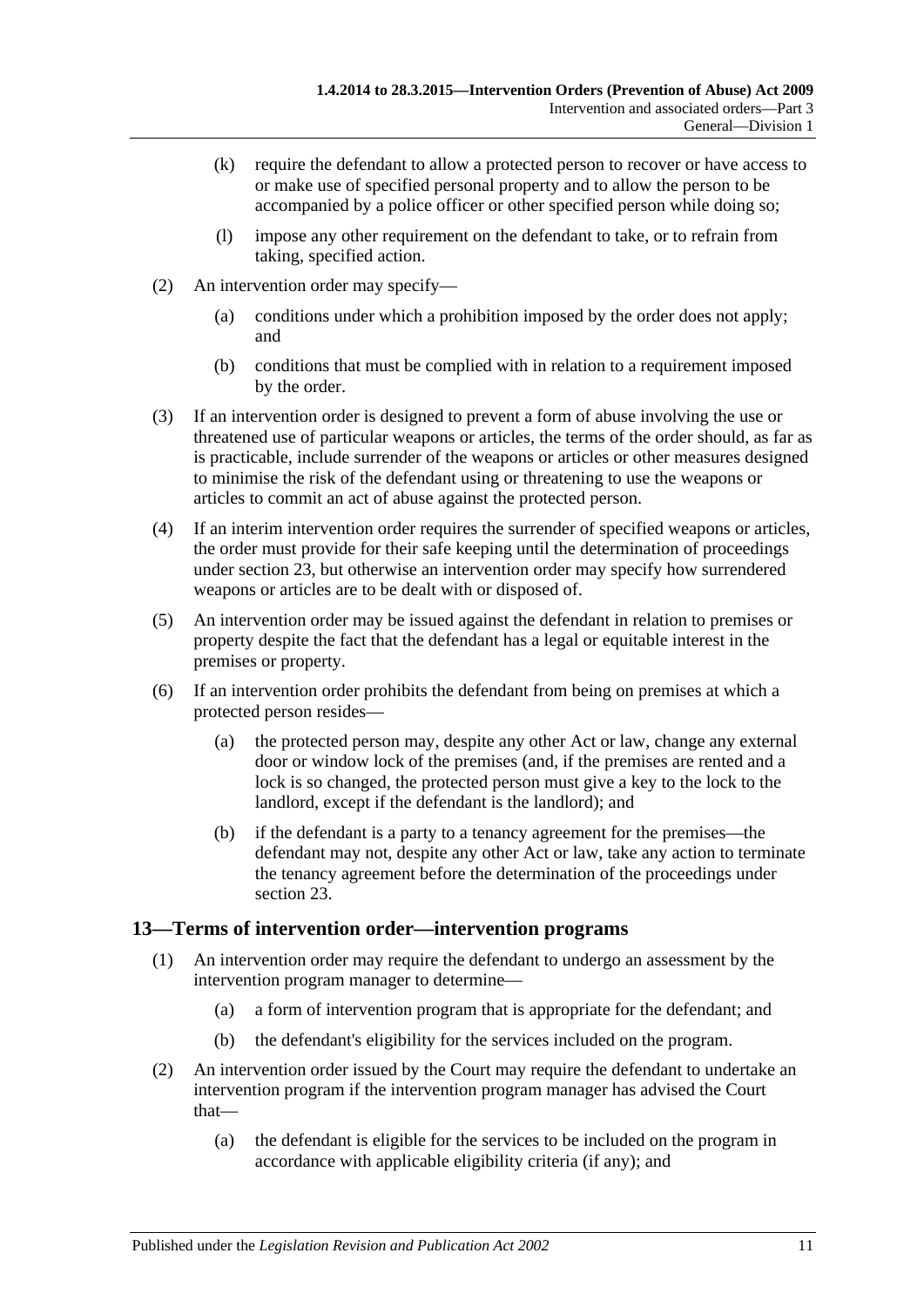- (b) those services are available for the defendant at a suitable time and place.
- (3) If an intervention order contains a requirement under this section, the defendant must comply with requirements regulating his or her participation in the assessment or intervention program notified from time to time by the defendant's case manager and a failure to comply with such a requirement constitutes a contravention of the term of the intervention order imposed under this section.

## <span id="page-11-0"></span>**14—Terms of intervention order—firearms**

- (1) Subject to this section, an intervention order must include the following terms (the *firearms terms*):
	- (a) any firearm in the possession of the defendant and any licence or permit held by the defendant authorising possession of a firearm must be surrendered to the Registrar of Firearms;
	- (b) while an intervention order remains in force against the defendant—
		- (i) any licence or permit held by the defendant authorising possession of a firearm is suspended; and
		- (ii) the defendant is disqualified from holding or obtaining a licence or permit authorising possession of a firearm; and
		- (iii) the defendant is prohibited from possessing a firearm in the course of his or her employment.
- (2) The Court need not include the firearms terms in an intervention order (other than an interim intervention order) if satisfied that the defendant has never been guilty of violent or intimidatory conduct and needs to have a firearm for purposes related to earning a livelihood.

## <span id="page-11-1"></span>**15—Terms of intervention order—date after which defendant may apply for variation or revocation**

- <span id="page-11-3"></span>(1) The Court may, when issuing or varying an intervention order (other than an interim intervention order), include a term fixing a date after which the defendant may apply for variation (or further variation) or revocation of the order.
- (2) The date must fall at least 12 months after the date of issue or variation of the order.
- (3) If the Court does not include in an intervention order (other than an interim intervention order) a term under [subsection](#page-11-3) (1), the intervention order will be taken to include a term fixing the date falling 12 months after the date of issue or variation of the order as the date after which the defendant may apply for variation (or further variation) or revocation of the order.

## <span id="page-11-2"></span>**16—Inconsistent Family Law Act or Children's Protection Act orders**

(1) An intervention order is invalid to the extent of any inconsistency with a Family Law Act order of a kind referred to in section 68R of the *Family Law Act 1975* of the Commonwealth (but the Court may resolve the inconsistency by exercising its power to revive, vary, discharge or suspend the Family Law Act order under that section).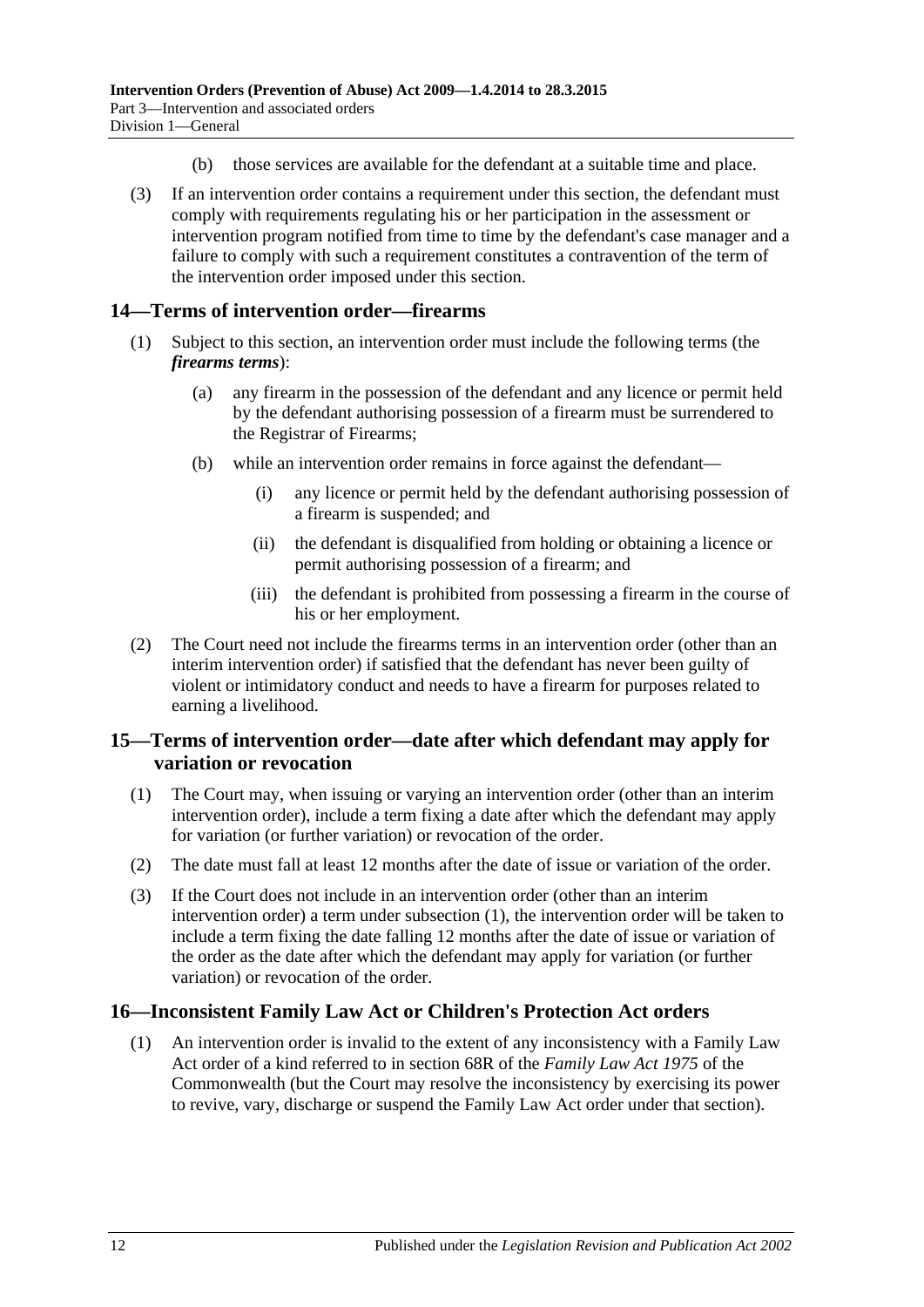(2) An intervention order prevails over an order under section 38 of the *[Children's](http://www.legislation.sa.gov.au/index.aspx?action=legref&type=act&legtitle=Childrens%20Protection%20Act%201993)  [Protection Act](http://www.legislation.sa.gov.au/index.aspx?action=legref&type=act&legtitle=Childrens%20Protection%20Act%201993) 1993* to the extent of any inconsistency (but the Youth Court may resolve the inconsistency by varying or revoking the order under that section on application under that Act).

## <span id="page-12-0"></span>**17—Explanation for defendant and protected persons**

An issuing authority must endeavour to ensure that the defendant and protected persons understand—

- (a) the terms and effect of an intervention order and any associated order, including, in the case of an interim intervention order, that the order acts as a summons; and
- (b) if relevant, the effect of [section](#page-11-2) 16; and
- (c) that a protected person cannot give permission for contravention of an order,

(but failure to do so will not make an order invalid).

## <span id="page-12-1"></span>**Division 2—Police orders**

## <span id="page-12-2"></span>**18—Interim intervention order issued by police**

- (1) Subject to [subsection](#page-12-3) (2), a police officer may issue an interim intervention order against a defendant if it appears to the police officer that there are grounds for issuing the order and the defendant is present before the police officer or in custody.
- <span id="page-12-3"></span>(2) If the police officer issuing the order is not of or above the rank of sergeant, the officer must, before issuing the order, obtain the authorisation (either orally or in writing) of a police officer of or above that rank.
- (3) An interim intervention order issued by a police officer must—
	- (a) be in a form approved by the Commissioner of Police; and
	- (b) identify the defendant and the persons protected by the order; and
	- (c) specify the prohibitions and requirements imposed by the order; and
	- (d) require the defendant to appear before the Court at a specified time and place (within 8 days after the date of the order or, if the Court will not be sitting at the place within that period, within 2 days after the Court next commences sitting at the place).
- (4) An interim intervention order issued by a police officer comes into force against the defendant when served on the defendant personally.
- (5) On an interim intervention order issued by a police officer being served on the defendant, the police officer issuing the order will be taken to have made an application to the Court for an intervention order and the defendant will be taken to have been issued a summons to appear before the Court as specified in the order for the purposes of the hearing and determination of the application under [section](#page-16-0) 23.
- (6) The Commissioner of Police must give a copy of an interim intervention order issued by a police officer to the Principal Registrar and each person protected by the order.
- <span id="page-12-4"></span>(7) A person against whom an interim intervention order is issued by a police officer must notify the Commissioner of Police in writing of an address for service.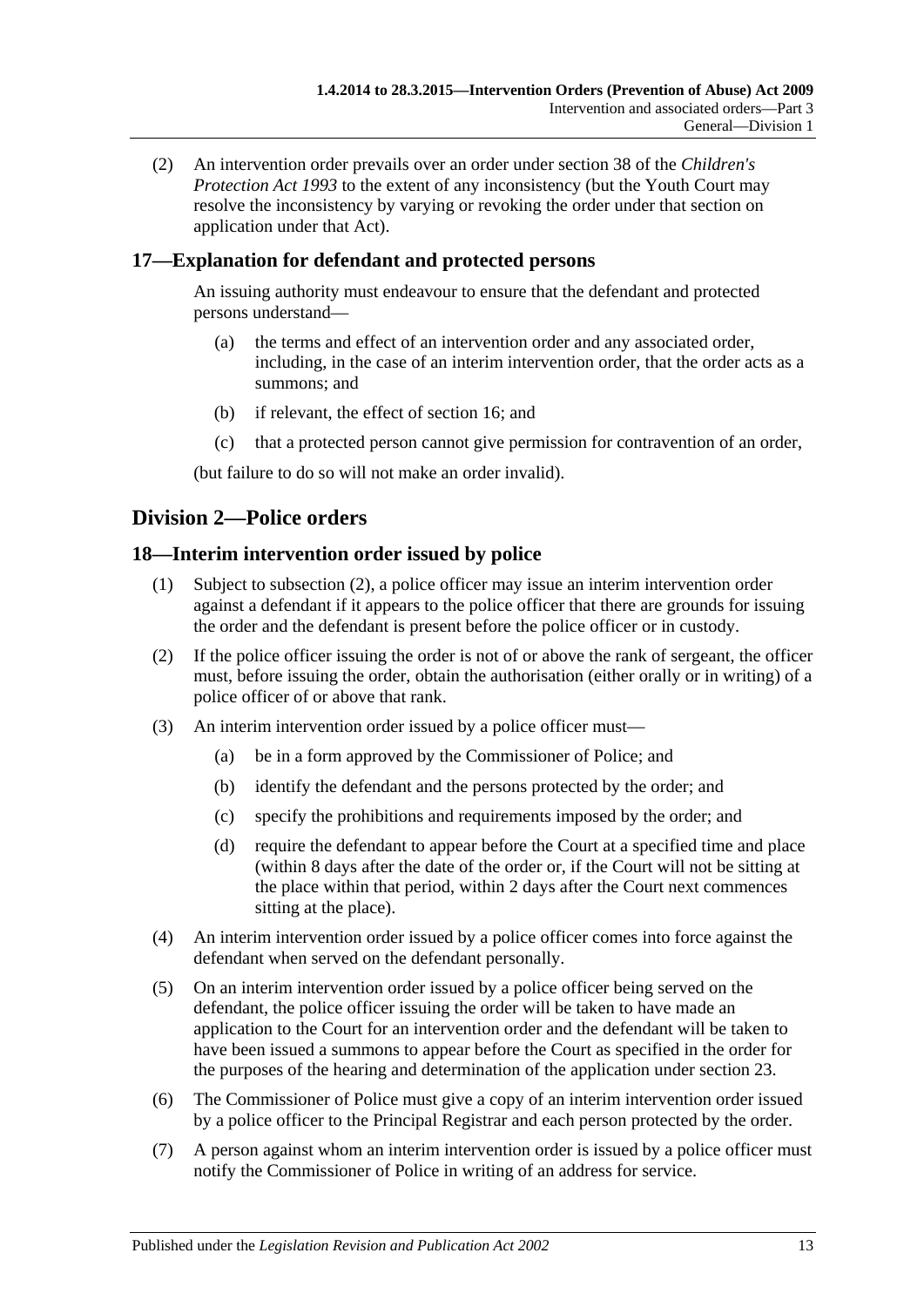- (8) The Commissioner of Police must notify the Principal Registrar of any address for service provided under [subsection](#page-12-4) (7).
- (9) The Principal Registrar must notify the relevant public sector agencies of the details of interim intervention orders issued by police officers.

## <span id="page-13-0"></span>**19—Revocation of interim intervention order by Commissioner of Police**

- (1) The Commissioner of Police may revoke an interim intervention order issued by a police officer by written notice served on the defendant personally or by post at the address for service provided by the defendant under this Act.
- (2) The Commissioner of Police must give a copy of a notice of revocation of an interim intervention order to the Principal Registrar and each person protected by the order.
- (3) The Principal Registrar must notify the relevant public sector agencies of the revocation of interim intervention orders by the Commissioner of Police.

## <span id="page-13-1"></span>**Division 3—Court orders**

## <span id="page-13-2"></span>**20—Application to Court for intervention order**

- (1) The following persons may make an application to the Court for an intervention order:
	- (a) a police officer;
	- (b) a person against whom it is alleged the defendant may commit an act of abuse or a suitable representative of such a person given permission to apply by the Court;
	- (c) a child who it is alleged may hear or witness, or otherwise be exposed to the effects of, an act of abuse committed by the defendant against a person;
	- (d) if the defendant or a person proposed to be protected by the order is a child and there is a Children's Protection Act order under section 38 of the *[Children's Protection Act](http://www.legislation.sa.gov.au/index.aspx?action=legref&type=act&legtitle=Childrens%20Protection%20Act%201993) 1993* in force in respect of the child—the Minister responsible for the administration of that Act.
- (2) If the person entitled to apply is a child, the application may be made—
	- (a) by the child with the permission of the Court, if the child has attained the age of 14 years; or
	- (b) on behalf of the child by—
		- (i) a parent or guardian of the child; or
		- (ii) a person with whom the child normally or regularly resides; or
		- (iii) some other suitable representative of the child given permission to apply by the Court.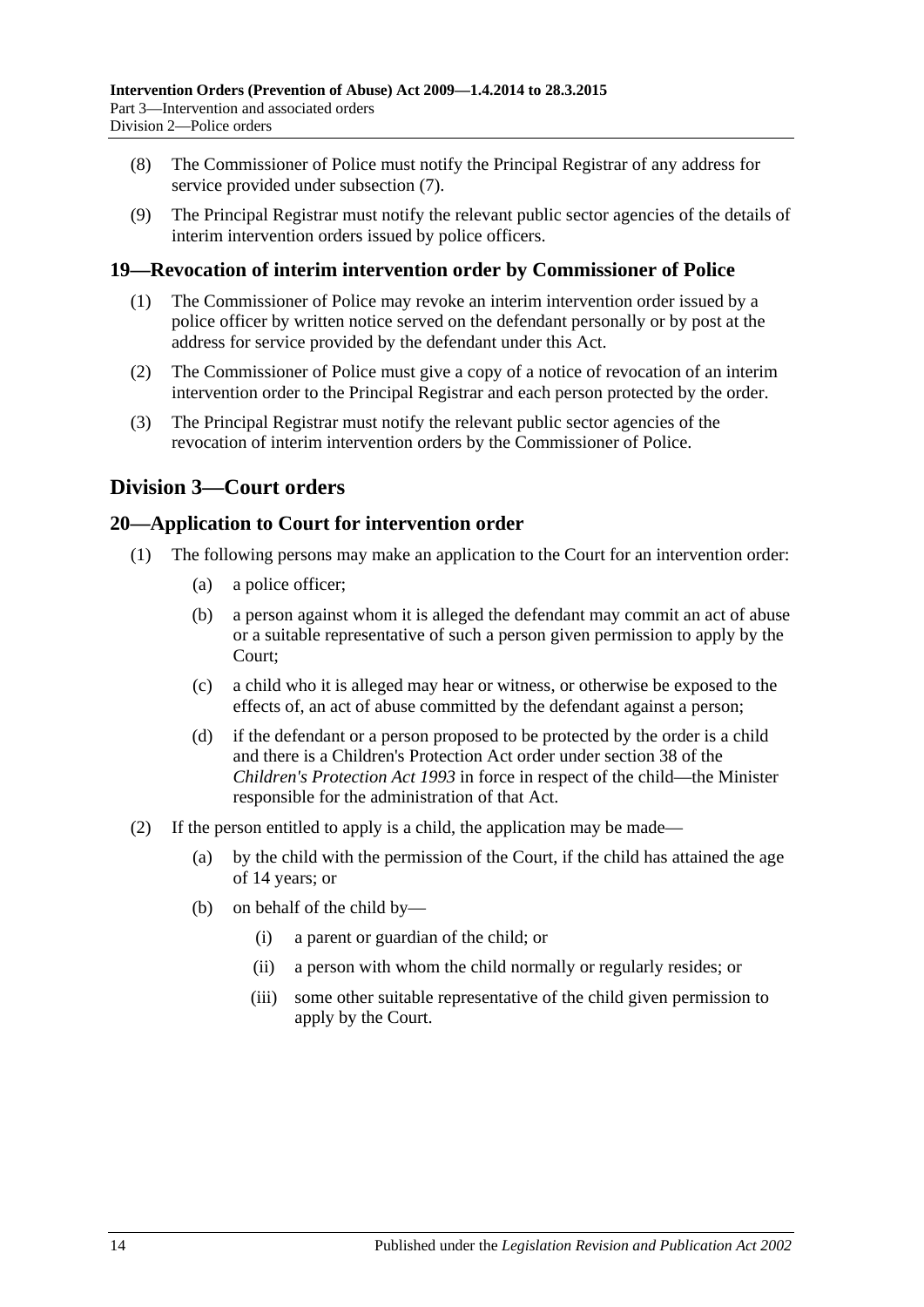- (3) The applicant must inform the Court of any relevant Family Law Act order, Children's Protection Act order or agreement or order for the division of property under the *Family Law Act 1975* of the Commonwealth, or the *[Domestic Partners Property](http://www.legislation.sa.gov.au/index.aspx?action=legref&type=act&legtitle=Domestic%20Partners%20Property%20Act%201996)  Act [1996](http://www.legislation.sa.gov.au/index.aspx?action=legref&type=act&legtitle=Domestic%20Partners%20Property%20Act%201996)* or a corresponding law of another jurisdiction, any pending application for such an order, and any other legal proceedings between a person proposed to be protected by the order and the defendant, of which the applicant is aware (but an intervention order is not invalid merely because the applicant fails to so inform the Court).
- (4) A single application relating to the same defendant may be made by any number of persons.

## <span id="page-14-0"></span>**21—Preliminary hearing and issue of interim intervention order**

- (1) On an application for an intervention order in circumstances in which an interim intervention order has not been issued by a police officer, the Court must hold a preliminary hearing as soon as practicable and without summoning the defendant to appear.
- (2) If the application is made by telephone or other electronic means in accordance with rules of Court—
	- (a) the preliminary hearing may occur by oral questioning of the applicant and any other available witness or by other means contemplated by the rules; and
	- (b) if the Court is not satisfied that it is an appropriate case for completing the preliminary hearing without requiring the personal attendance of the applicant, the Court may adjourn the hearing to a time and place fixed by the Court and inform the applicant of the time and place so fixed.
- (3) At the preliminary hearing, the Court may—
	- (a) issue an interim intervention order against a defendant if it appears to the Court that there are grounds for issuing the order; or
	- (b) dismiss the application on the grounds that the application is frivolous, vexatious, without substance or has no reasonable prospect of success or on any other ground considered sufficient by the Court.
- (4) If the applicant alleges non-domestic abuse and is a person other than a police officer, the Court must, in determining whether to exercise the discretion to dismiss the application, take into account—
	- (a) whether it might be appropriate and practicable for the parties to attempt to resolve the matter through mediation or by some other means; and
	- (b) whether the application is in the nature of a cross application; and
	- (c) any other matters that the Court considers relevant.
- (5) There is a presumption against exercising the discretion to dismiss the application if the applicant alleges an offence involving personal violence or an offence of stalking under section 19AA of the *[Criminal Law Consolidation Act](http://www.legislation.sa.gov.au/index.aspx?action=legref&type=act&legtitle=Criminal%20Law%20Consolidation%20Act%201935) 1935*.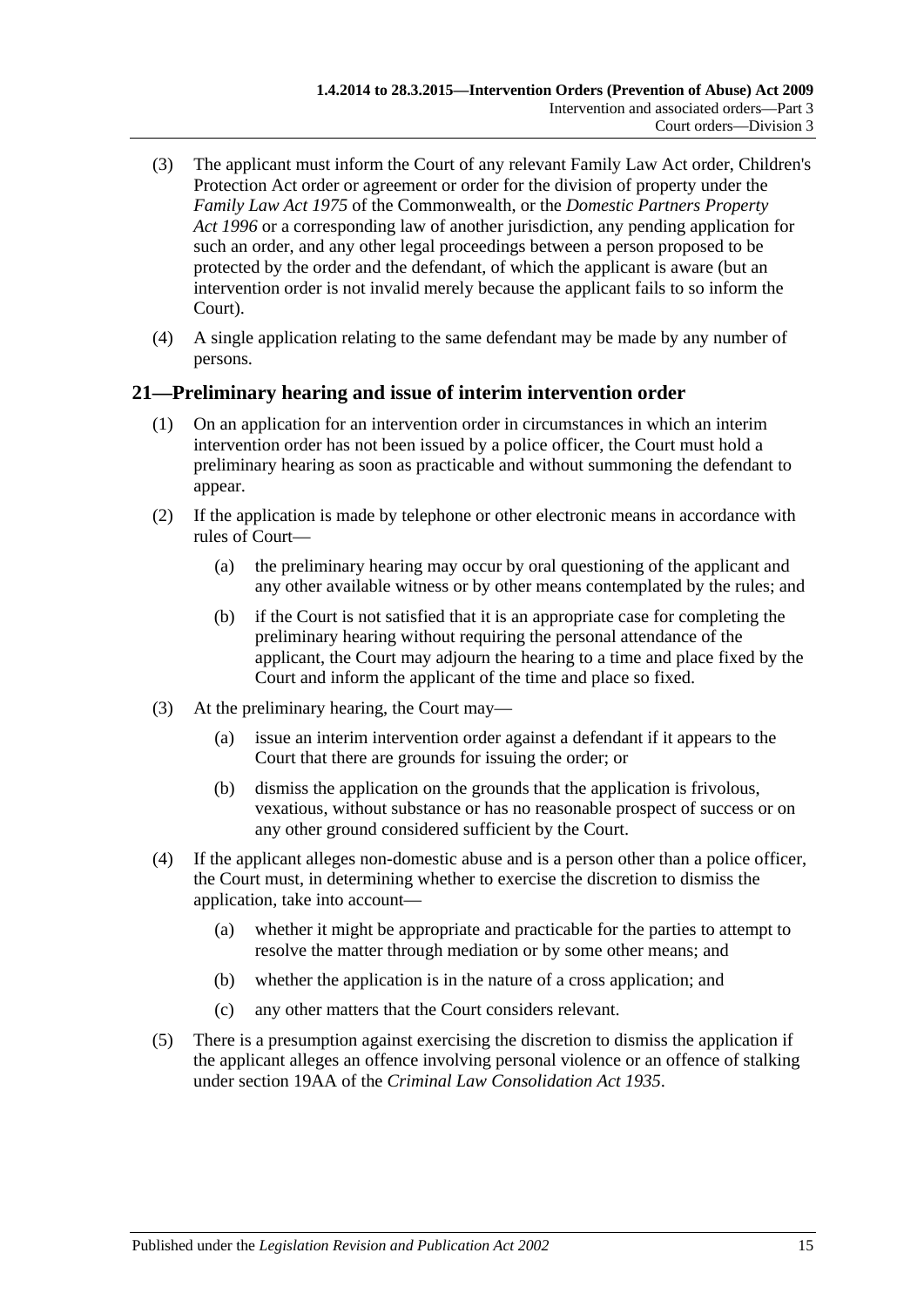- (6) The Court may issue an interim intervention order on the basis of evidence received in the form of an affidavit if the application is made by a police officer or a person introduced by a police officer but, in that case—
	- (a) the deponent must, if the defendant so requires, appear personally at the proceedings for the determination of the application to give oral evidence of the matters referred to in the affidavit; and
	- (b) if the deponent does not appear personally to give evidence as so required—the Court may not rely on the evidence contained in the affidavit for the purpose of determining the application.
- (7) An interim intervention order issued by the Court must—
	- (a) identify the defendant and the persons protected by the order; and
	- (b) specify the prohibitions and requirements imposed by the order; and
	- (c) require the defendant to appear before the Court at a specified time and place (within 8 days after the date of the order or, if the Court will not be sitting at the place within that period, within 2 days after the Court next commences sitting at the place).
- (8) An interim intervention order issued by the Court comes into force against the defendant when served on the defendant personally or in some other manner authorised by the Court.
- (9) On an interim intervention order issued by the Court being served on the defendant, the defendant will be taken to have been issued a summons to appear before the Court as specified in the order for the purposes of the hearing and determination of the application.
- (10) The Principal Registrar must give a copy of an interim intervention order issued by the Court to—
	- (a) the Commissioner of Police; and
	- (b) each person protected by the order; and
	- (c) if the applicant is not a police officer or a person protected by the order—the applicant.
- (11) The Principal Registrar must notify the relevant public sector agencies of the details of interim intervention orders issued by the Court.
- (12) A person against whom an interim intervention order is issued by the Court must notify the Principal Registrar in writing of an address for service.
- (13) If a hearing is adjourned under this section, the Court need not be constituted at the adjourned hearing of the same judicial officer as ordered the adjournment.

## <span id="page-15-0"></span>**22—Adjournments**

(1) The Court may, from time to time without requiring the attendance of any party, adjourn the hearing of an application for an intervention order at which a defendant is required by an interim intervention order to appear to a later date if satisfied that the interim intervention order has not been served or that there is other adequate reason for the adjournment.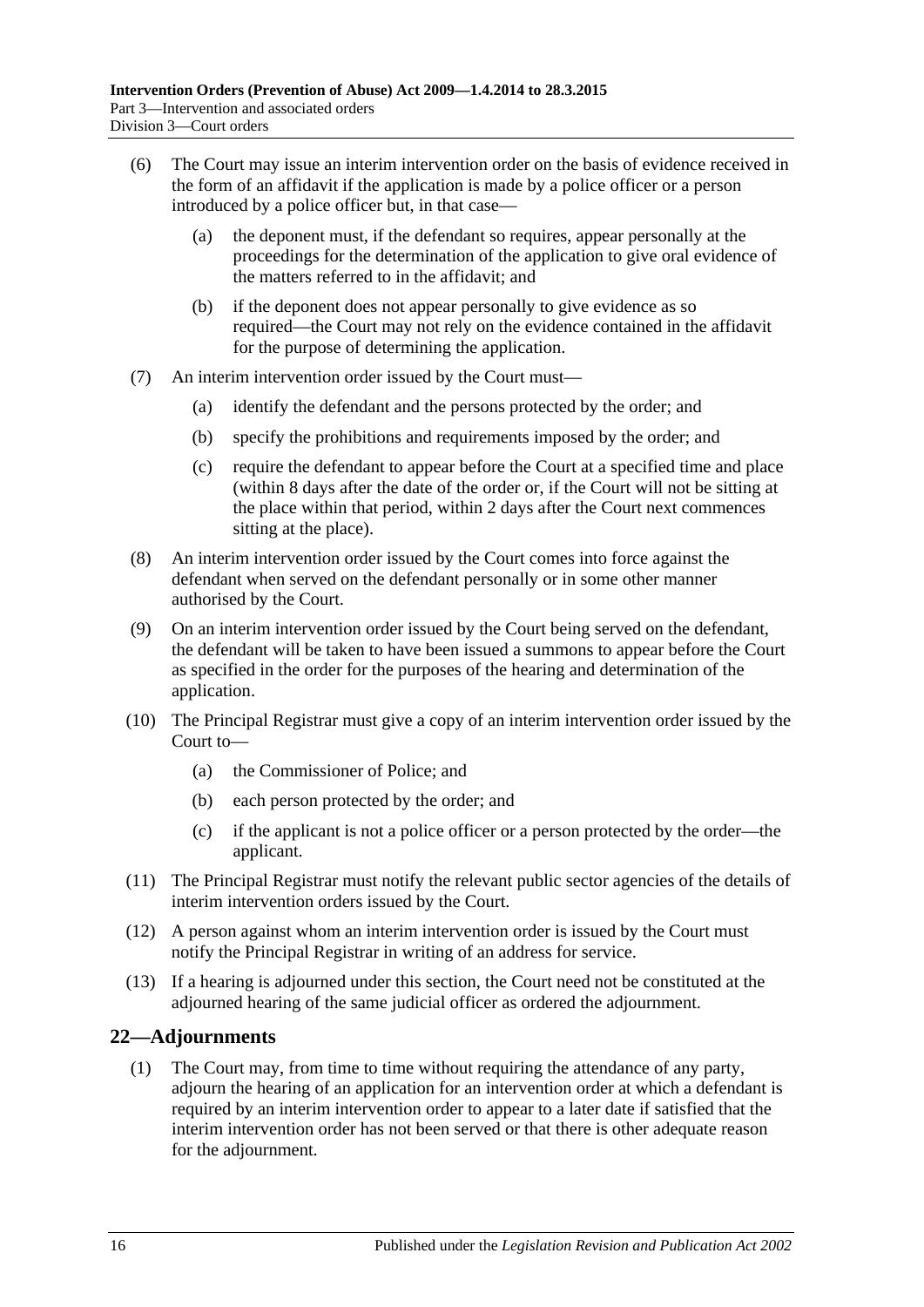- (2) The date fixed for an adjourned hearing must be within 8 days after the date on which the adjournment is ordered, unless the Court is satisfied—
	- (a) that a later date is required to enable the interim intervention order to be served; or
	- (b) that there is other adequate reason for fixing a later date.
- (3) If a hearing is adjourned under this section, the Court need not be constituted at the adjourned hearing of the same judicial officer as ordered the adjournment.

## <span id="page-16-0"></span>**23—Determination of application for intervention order**

- (1) On the hearing of an application for an intervention order, the Court may—
	- (a) confirm the interim intervention order issued against the defendant as an intervention order; or
	- (b) issue an intervention order in substitution for an interim intervention order issued against the defendant; or
	- (c) dismiss the application and revoke the interim intervention order issued against the defendant.
- (2) An intervention order may be confirmed or issued in the absence of the defendant if the defendant failed to appear at the hearing of the application as required by the interim intervention order issued against the defendant or by conditions of bail.
- (3) If a defendant disputes some or all of the grounds on which an intervention order is sought but consents to the order, the Court may confirm or issue the order without receiving any further submissions or evidence as to the grounds.
- (4) If an interim intervention order is confirmed, the order continues in force against the defendant as an intervention order without any further requirement for service.
- (5) An intervention order that is issued in substitution for an interim intervention order comes into force against the defendant when served on the defendant personally or in some other manner authorised by the Court (and until the order is so served the interim intervention order continues in force against the defendant).
- (6) If an interim intervention order is revoked, the Principal Registrar must serve written notice of the revocation on the defendant personally or by post at the address for service provided by the defendant under this Act or in some other manner authorised by the Court.
- (7) The Principal Registrar must give a copy of an intervention order issued by the Court, or a notice of revocation of an interim intervention order, to—
	- (a) the Commissioner of Police; and
	- (b) each person protected by the order; and
	- (c) if the applicant is not a police officer or a person protected by the order—the applicant.
- (8) The Principal Registrar must notify the relevant public sector agencies of the details of intervention orders issued by the Court and of the revocation of interim intervention orders by the Court.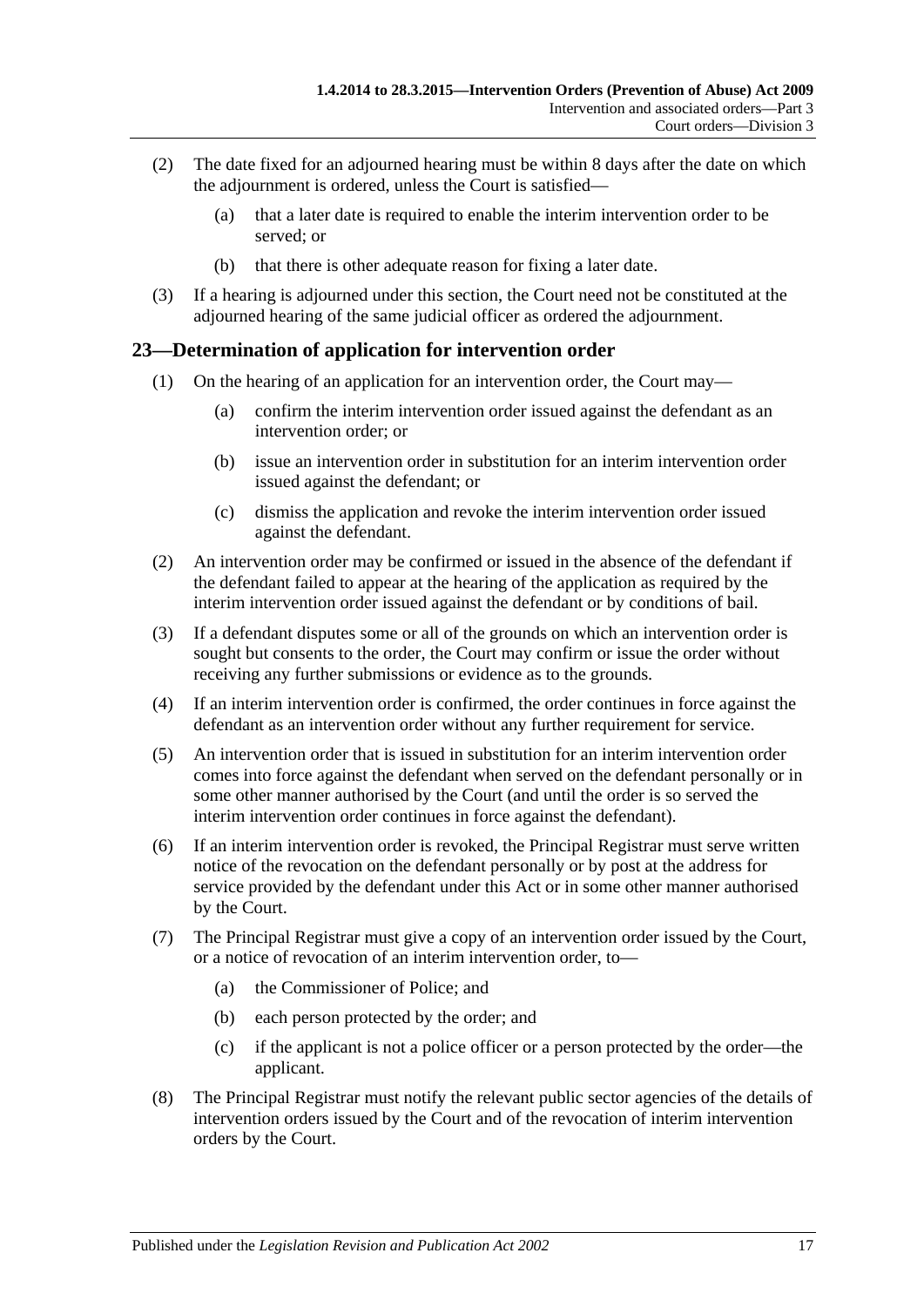#### <span id="page-17-0"></span>**24—Problem gambling order**

- (1) If the Court confirms an interim intervention order as an intervention order against a defendant or issues an intervention order against a defendant in substitution for an interim intervention order, the Court may make an order (a *problem gambling order*) that the defendant is subject to a problem gambling family protection order under the *[Problem Gambling Family Protection Orders Act](http://www.legislation.sa.gov.au/index.aspx?action=legref&type=act&legtitle=Problem%20Gambling%20Family%20Protection%20Orders%20Act%202004) 2004* imposing specified requirements or orders of a kind that could be imposed by the Independent Gambling Authority under that Act.
- (2) A problem gambling order must be served on the defendant personally or in some other manner authorised by the Court and is not binding on the defendant until so served.
- (3) If the problem gambling family protection order to which the defendant is subject includes an attachment order (within the meaning of the *[Problem Gambling Family](http://www.legislation.sa.gov.au/index.aspx?action=legref&type=act&legtitle=Problem%20Gambling%20Family%20Protection%20Orders%20Act%202004)  [Protection Orders Act](http://www.legislation.sa.gov.au/index.aspx?action=legref&type=act&legtitle=Problem%20Gambling%20Family%20Protection%20Orders%20Act%202004) 2004*), the attachment order must be served on the third person specified in the order personally or in some other manner authorised by the Court and is not binding on the third person until so served.
- (4) A problem gambling order continues in force (subject to any variation of the order under this Act) until it is revoked.
- (5) If the Court orders that the defendant is subject to a problem gambling family protection order, the Principal Registrar must give a copy of the order to—
	- (a) the Independent Gambling Authority; and
	- (b) the proprietor or licensee of any premises specified in the order; and
	- (c) the Commissioner of Police; and
	- (d) each person for whose benefit the order is made; and
	- (e) if the applicant for the intervention order is not a police officer or a person protected by the order—the applicant.

#### <span id="page-17-1"></span>**25—Tenancy order**

- $(1)$  If—
	- (a) the Court confirms an interim intervention order as an intervention order against a defendant or issues an intervention order against a defendant in substitution for an interim intervention order; and
	- (b) the intervention order prohibits the defendant from being on premises at which a protected person resides; and
	- (c) the defendant and protected person previously resided together on the premises; and
	- (d) the premises are subject to a tenancy agreement to which the defendant is a party,

the Court may make an order (a *tenancy order*) that the defendant will be taken to have assigned the defendant's interest in the tenancy agreement to a specified person or persons with the landlord's consent.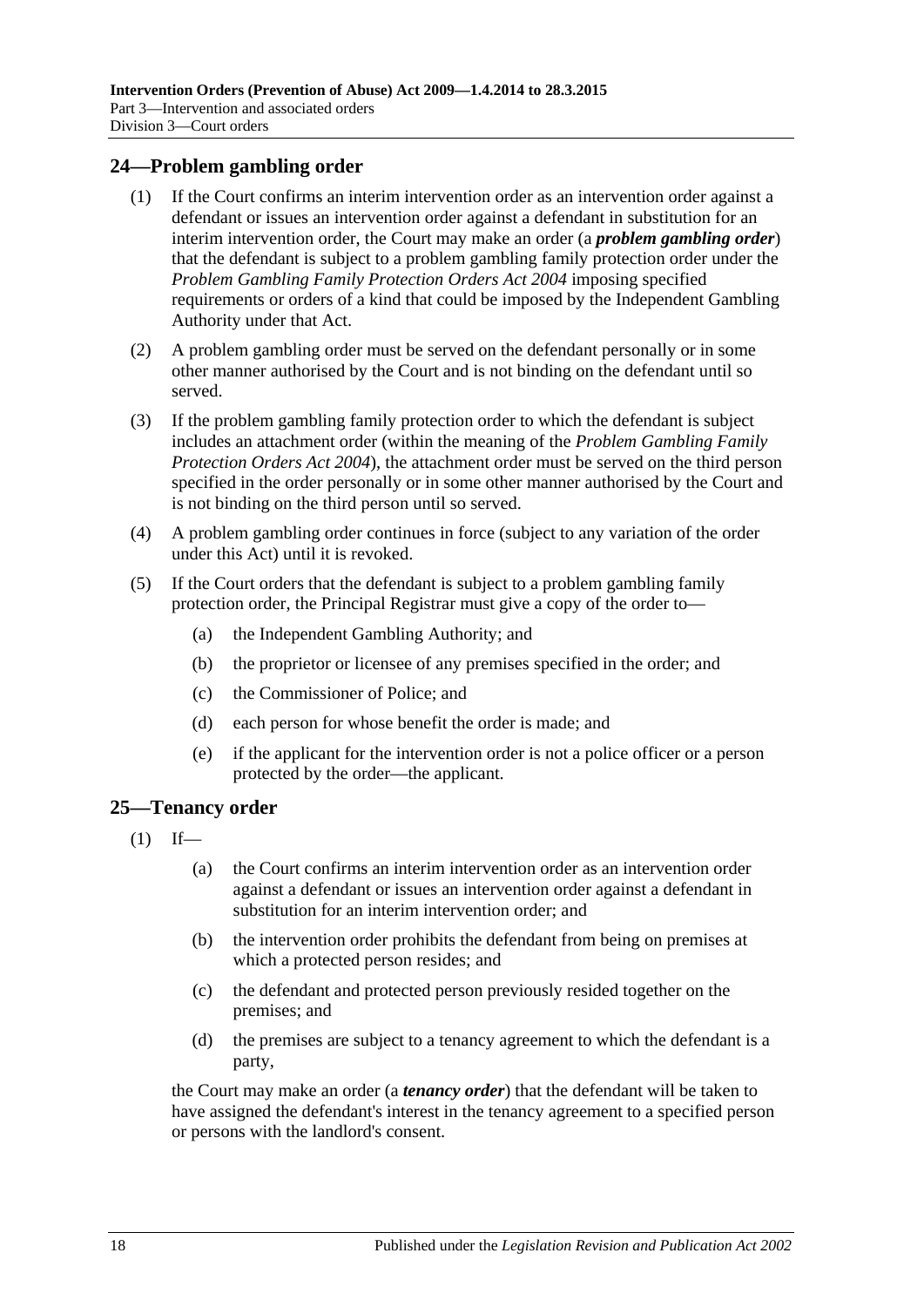- (2) However, a tenancy order may only be made if the Court is satisfied that the assignee consents to the assignment and—
	- (a) in a case where—
		- (i) the landlord is a community housing provider registered under the *Community Housing Providers National Law*; and
		- (ii) the premises constitute community housing within the meaning of that Law,

the assignee meets the eligibility requirements for such community housing and any membership or other requirements of the landlord associated with occupation of those premises; and

- (b) in a case where the landlord is the South Australian Housing Trust or a subsidiary of the South Australian Housing Trust—the assignee meets the eligibility requirements of the Trust; and
- (c) in any case—the assignee could reasonably be expected to comply with the obligations under the tenancy agreement,

(so that it would be unreasonable for the landlord to withhold consent to the assignment).

- (3) A tenancy order takes effect on the day on which it is made or on such later day as is specified in the order.
- (4) If a tenancy order is made—
	- (a) the effect of the assignment is that the assignee is substituted for the assignor as tenant under the tenancy agreement (but the assignor remains responsible for liabilities that accrued before the date of the assignment); and
	- (b) the assignee is liable to indemnify the assignor for liabilities incurred by the assignor to the landlord because of a breach of the tenancy agreement by the assignee; and
	- (c) an amount paid by the assignor and held by way of security for the performance of obligations under the tenancy agreement will (unless the parties agree to the contrary) continue to be held as security for the proper performance by the assignee of obligations under the tenancy agreement.
- (5) The Registrar must give a copy of a tenancy order to—
	- (a) the protected person; and
	- (b) the defendant; and
	- (c) the landlord; and
	- (d) if the assignee is not the protected person—the assignee; and
	- (e) the Registrar of the Residential Tenancies Tribunal.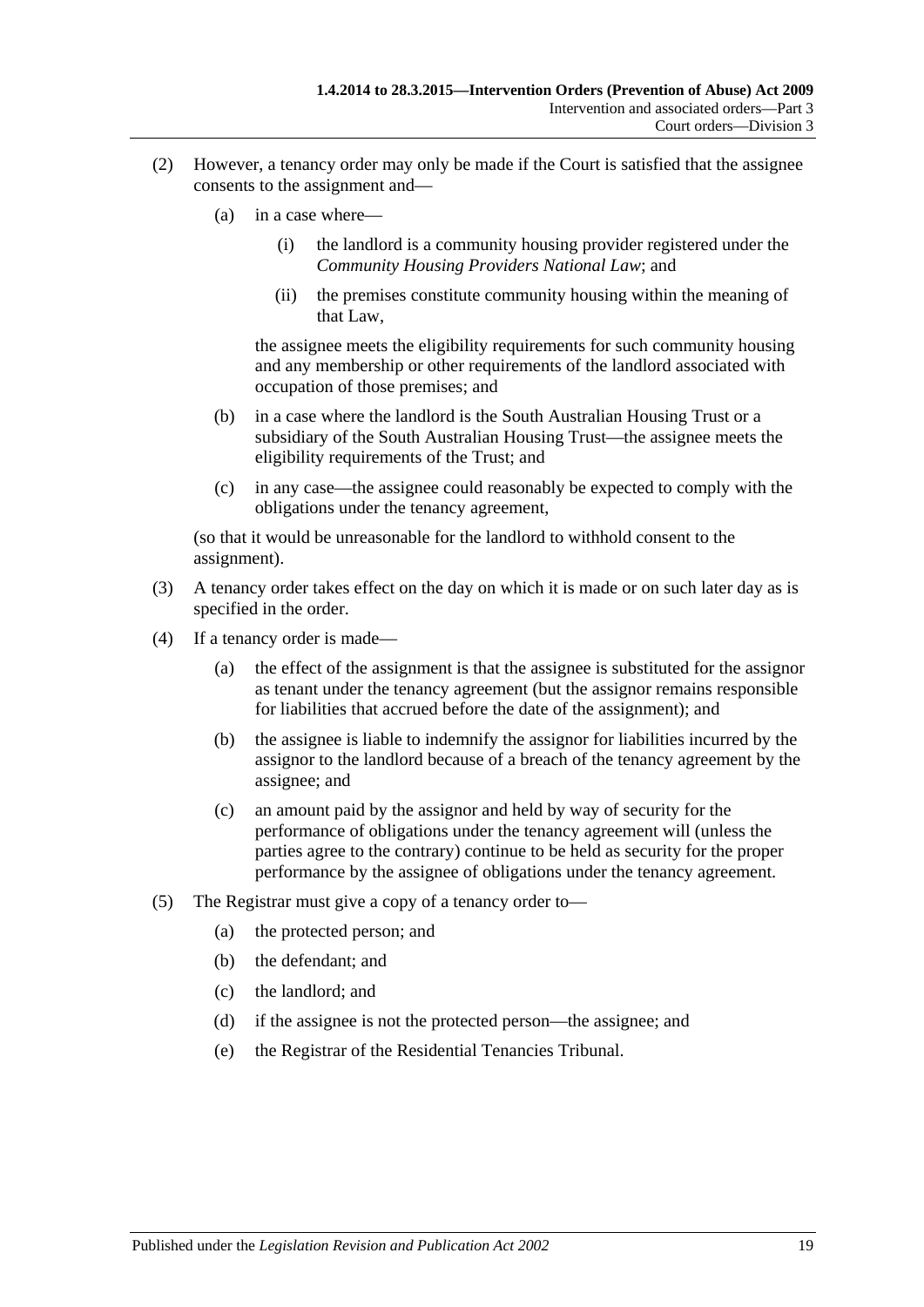## <span id="page-19-0"></span>**Division 4—Variation or revocation of orders**

#### <span id="page-19-1"></span>**26—Intervention orders**

- (1) The Court may vary or revoke an intervention order on application by—
	- (a) a police officer; or
	- (b) a person protected by the order or a suitable representative of such a person given permission to apply by the Court; or
	- (c) if the defendant or a person protected by the order is a child and there is a Children's Protection Act order under section 38 of the *[Children's Protection](http://www.legislation.sa.gov.au/index.aspx?action=legref&type=act&legtitle=Childrens%20Protection%20Act%201993)  Act [1993](http://www.legislation.sa.gov.au/index.aspx?action=legref&type=act&legtitle=Childrens%20Protection%20Act%201993)* in force in respect of the child—the Minister responsible for the administration of that Act; or
	- (d) the defendant.
- (2) If the person entitled to apply is a child, the application may be made—
	- (a) by the child with the permission of the Court, if the child has attained the age of 14 years; or
	- (b) on behalf of the child by—
		- (i) a parent or guardian of the child; or
		- (ii) a person with whom the child normally or regularly resides; or
		- (iii) any other suitable representative of the child with the permission of the Court.
- (3) An application for variation or revocation of an intervention order (other than an interim intervention order) may only be made by the defendant after the date fixed by the order.
- (4) On an application for variation or revocation of an intervention order (other than an interim intervention order) by the defendant, the Court may, without receiving submissions or evidence from the protected person, dismiss the application—
	- (a) if satisfied that the application is frivolous or vexatious; or
	- (b) if not satisfied that there has been a substantial change in the relevant circumstances since the order was issued or last varied.
- (5) The Court must, before varying or revoking an intervention order under this section—
	- (a) allow the defendant and each person protected by the order a reasonable opportunity to be heard on the matter; and
	- (b) have regard to the same matters that the Court is required to have regard to in considering whether or not to make an intervention order and in considering the terms of an intervention order.
- (6) The Court may not vary an intervention order by removing the firearms terms unless satisfied that the defendant has never been guilty of violent or intimidatory conduct and needs to have a firearm for purposes related to earning a livelihood.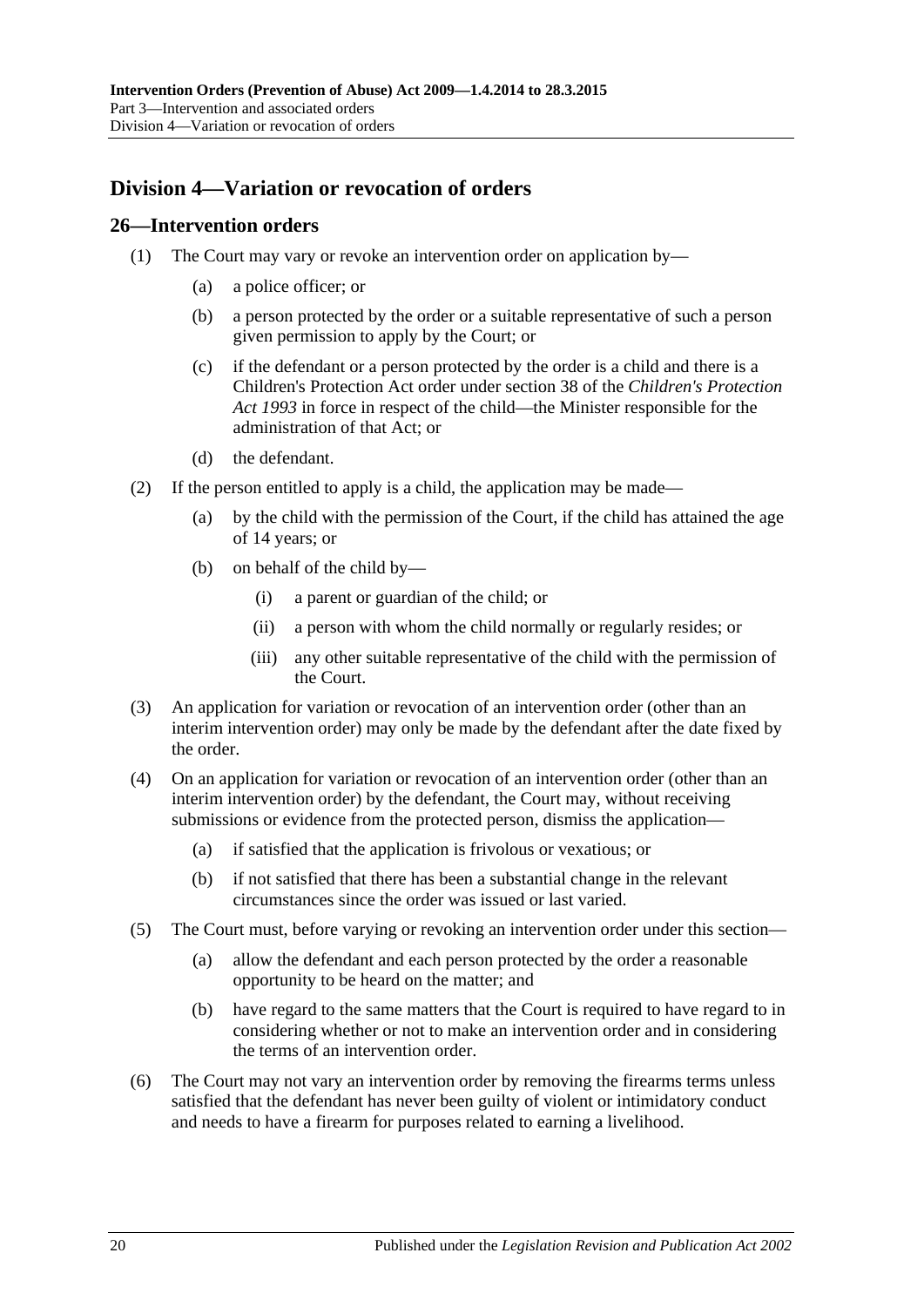- (7) If an intervention order is varied, the order in its amended form must be served on the defendant personally or in some other manner authorised by the Court and until so served—
	- (a) the variation is not binding on the defendant; but
	- (b) the order as in force prior to the variation continues to be binding on the defendant.
- (8) If an intervention order is revoked, the Principal Registrar must serve written notice of the revocation on the defendant personally or by post at the address for service provided by the defendant under this Act or in some other manner authorised by the Court.
- (9) If an intervention order is varied or revoked, the Principal Registrar must give notice of the variation or revocation to—
	- (a) the Commissioner of Police; and
	- (b) each person protected by the order; and
	- (c) if the applicant for the intervention order is not a police officer or a person protected by the order—the applicant; and
	- (d) each of the relevant public sector agencies.

## <span id="page-20-0"></span>**27—Problem gambling orders**

- (1) The Court may vary or revoke a problem gambling order—
	- (a) on revoking the intervention order with which it is associated; or
	- (b) on application by a defendant subject to the intervention order with which it is associated or a person for whose benefit the problem gambling family protection order to which the defendant is subject under the order applies.
- (2) If on revoking an intervention order the Court does not revoke an associated problem gambling order, the problem gambling family protection order to which the defendant is subject under the order continues in force under the *[Problem Gambling Family](http://www.legislation.sa.gov.au/index.aspx?action=legref&type=act&legtitle=Problem%20Gambling%20Family%20Protection%20Orders%20Act%202004)  [Protection Orders Act](http://www.legislation.sa.gov.au/index.aspx?action=legref&type=act&legtitle=Problem%20Gambling%20Family%20Protection%20Orders%20Act%202004) 2004* as if it had been issued under that Act and, consequently, is subject to variation or revocation by the Independent Gambling Authority under that Act.

## <span id="page-20-1"></span>**Division 5—Evidentiary matters**

#### <span id="page-20-2"></span>**28—Burden of proof**

In proceedings under this Part, the Court is to decide questions of fact on the balance of probabilities.

#### <span id="page-20-3"></span>**29—Special arrangements for evidence and cross-examination**

(1) The Court may order that special arrangements be made for taking the evidence of a person against whom it is alleged the defendant has committed or might commit an act of abuse or a child who it is alleged has been or might be exposed to the effects of an act of abuse committed by the defendant against a person.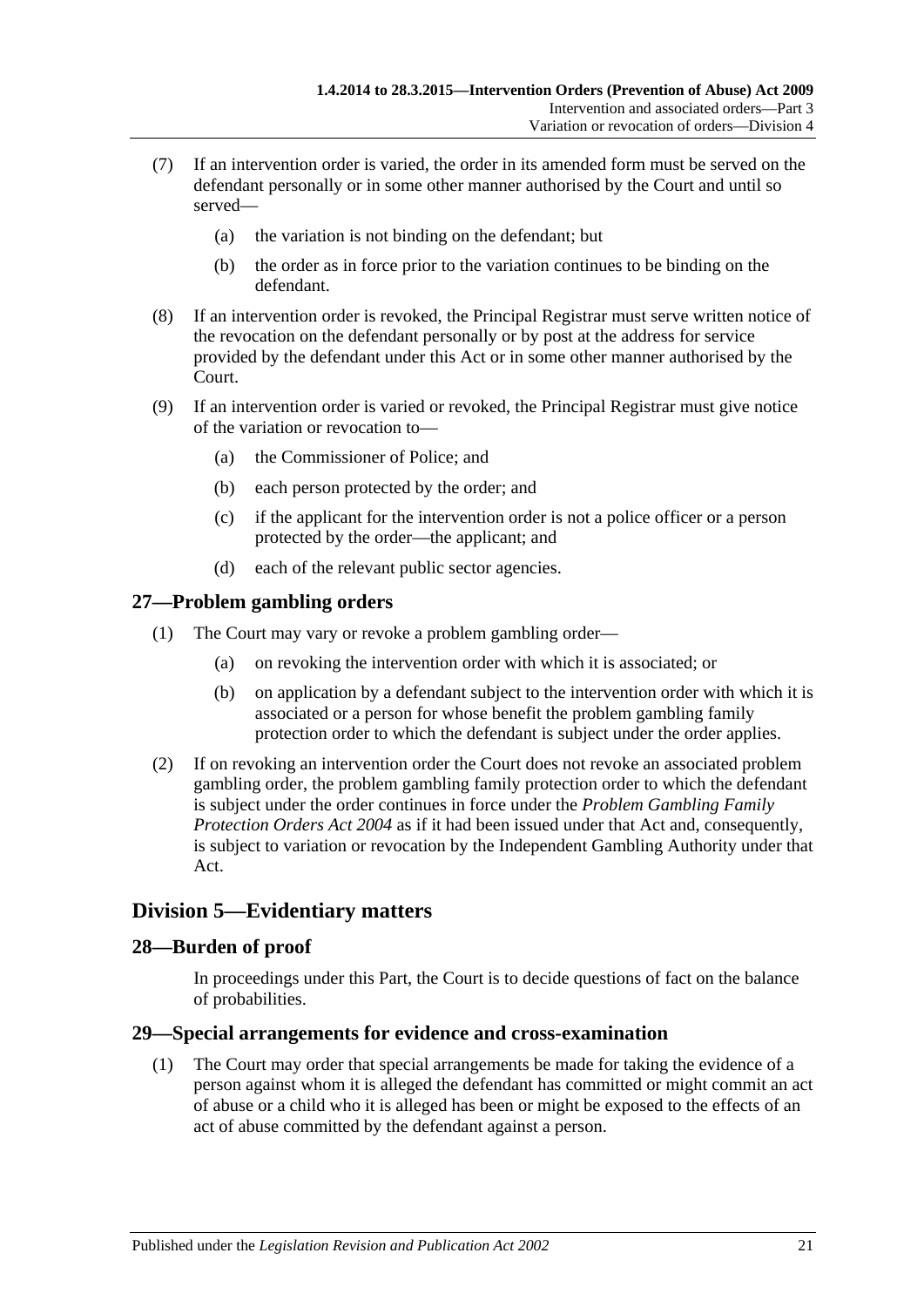- (2) Without limiting the kind of order that may be made under this section, the Court may make 1 or more of the following orders:
	- (a) an order that the evidence be given outside the Court and transmitted to the Court by means of closed circuit television;
	- (b) an order that the evidence be taken outside the Court and that an audio visual record of the evidence be made and replayed in the Court;
	- (c) an order that a screen, partition or one-way glass be placed to obscure the view of a party to whom the evidence relates or some other person;
	- (d) an order that the defendant be excluded from the place where the evidence is taken, or otherwise be prevented from directly seeing and hearing the witness while giving evidence;
	- (e) an order that the witness be accompanied by a relative or friend for the purpose of providing emotional support;
	- (f) if the witness suffers from a physical or mental disability—an order that the evidence be taken in a particular way (to be specified by the Court) that will, in the Court's opinion, facilitate the taking of evidence from the witness or minimise the witness's embarrassment or distress.
- (3) Special arrangements made under this section may relate to the evidence of the witness as a whole or to particular aspects of the evidence of the witness, such as cross-examination and re-examination.
- (4) Cross-examination of a person against whom it is alleged the defendant has committed or might commit an act of abuse or a child who it is alleged has been or might be exposed to the effects of an act of abuse committed by the defendant against a person is—
	- (a) to be by counsel; or
	- (b) if the defendant is not legally represented in the proceedings—to be undertaken—
		- (i) by the defendant submitting to the Court, in the manner required by the Court, the questions the defendant proposes the witness be asked in cross-examination and the Court (or the Court's nominee) asking the witness those of the questions submitted that are determined by the Court to be allowable in cross-examination; or
		- (ii) as otherwise directed by the Court.

# <span id="page-21-0"></span>**Part 4—Foreign intervention orders**

## <span id="page-21-1"></span>**30—Registration of foreign intervention order**

- (1) The Principal Registrar may, subject to the rules of the Court, register a foreign intervention order in the Court.
- (2) If it is proposed that a foreign intervention order be registered in the Court, the Court may, after allowing each person protected by the order a reasonable opportunity to be heard on the matter, require the Principal Registrar to serve the order on the defendant.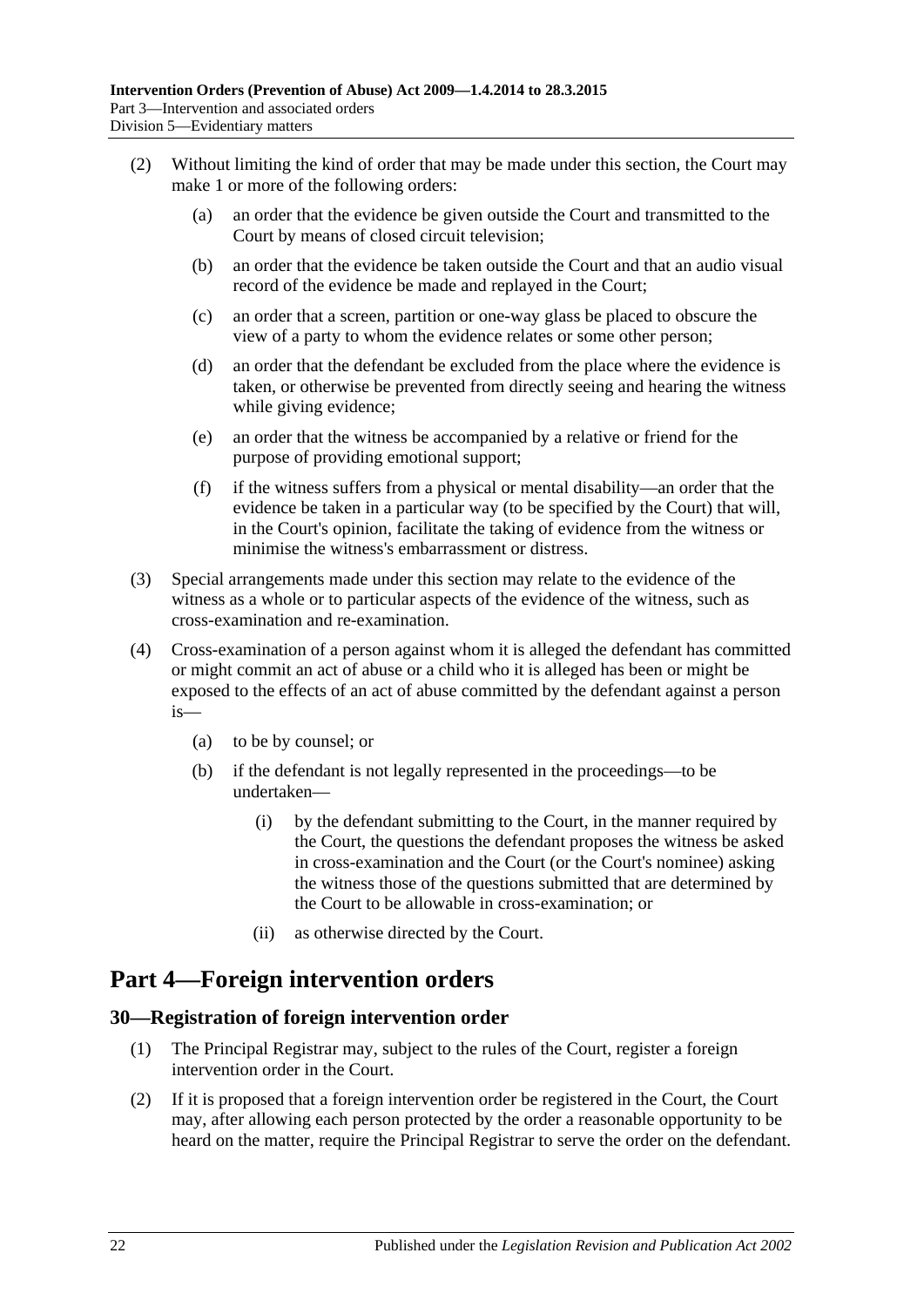- (3) If a foreign intervention order is registered under this section, the order will be taken for all purposes to be an intervention order issued under this Act.
- (4) A registered foreign intervention order required by the Court to be served on the defendant only comes into force against the defendant in this State when it is served on the defendant personally or in some other manner authorised by the Court.
- (5) A registered foreign intervention order not required by the Court to be served on the defendant comes into force against the defendant in this State on registration.
- (6) If a foreign intervention order is registered under this section, the Principal Registrar must give notice of the registration to—
	- (a) the Commissioner of Police; and
	- (b) each person protected by the order; and
	- (c) each of the relevant public sector agencies.

# <span id="page-22-1"></span><span id="page-22-0"></span>**Part 5—Offences and enforcement**

#### **Division 1—Offences**

#### <span id="page-22-4"></span><span id="page-22-2"></span>**31—Contravention of intervention order**

(1) A person who contravenes a term of an intervention order imposed under [section](#page-10-0) 13 is guilty of an offence.

Maximum penalty: \$1 250.

Expiation fee: \$160.

(2) A person who contravenes any other term of an intervention order is guilty of an offence.

Maximum penalty: Imprisonment for 2 years.

- (3) A person is not guilty of an offence of aiding, abetting, counselling or procuring the commission of an offence against this section if—
	- (a) the person is a person protected by the intervention order that has been contravened; and
	- (b) the conduct constituting contravention of the intervention order did not constitute contravention of the order in respect of another person protected by the order or of any other intervention order (of which the person was or ought reasonably to have been aware) in force against the defendant and protecting another person.
- (4) Section 10(6) of the *[Criminal Law \(Sentencing\) Act](http://www.legislation.sa.gov.au/index.aspx?action=legref&type=act&legtitle=Criminal%20Law%20(Sentencing)%20Act%201988) 1988* does not apply in relation to an offence against [subsection](#page-22-4) (1).

#### <span id="page-22-3"></span>**32—Landlord not to allow access to excluded defendant**

If—

- (a) an intervention order prohibits the defendant from being on rented premises at which a protected person resides; and
- (b) the landlord of the premises has been notified of the prohibition,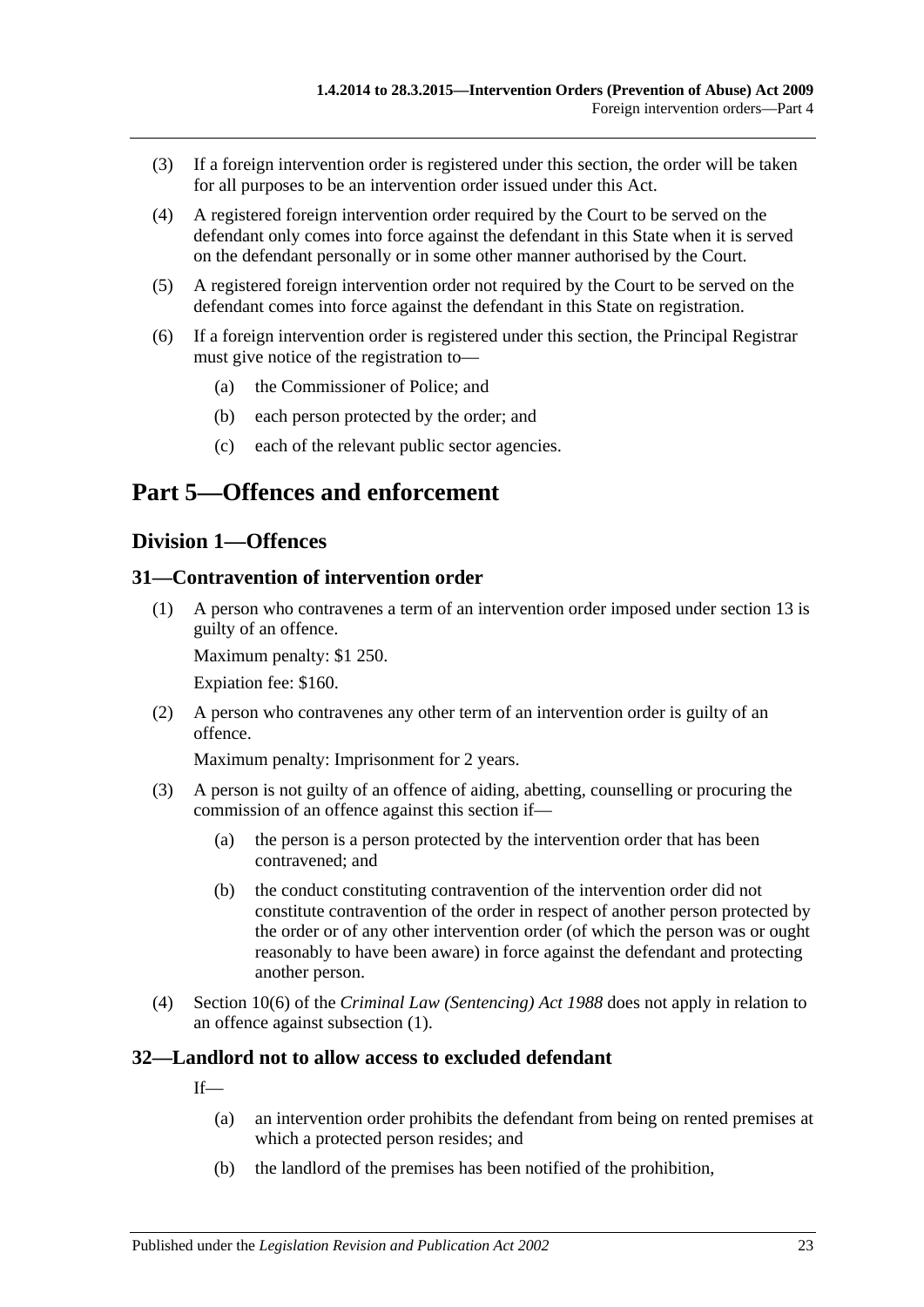the landlord is guilty of an offence if he or she provides the defendant with a key to the premises or otherwise assists or permits the defendant to gain access to the premises.

Maximum penalty: \$10 000.

#### <span id="page-23-0"></span>**33—Publication of report about proceedings or orders**

A person must not publish by radio, television, newspaper or in any other way a report about proceedings under this Act, or an order issued or registered under this Act, if the report identifies, or contains information tending to identify—

- (a) any person involved in the proceedings (including a witness but not including a person involved in an official capacity or the defendant); or
- (b) any person protected by the order; or
- (c) a child of a person protected by the order or of the defendant,

without the consent of that person.

Maximum penalty:

- (a) in the case of a natural person—\$10 000;
- (b) in the case of a body corporate—\$120 000.

## <span id="page-23-1"></span>**Division 2—Special police powers**

#### <span id="page-23-2"></span>**34—Powers facilitating service of intervention order**

- (1) If a police officer proposes to issue an interim intervention order against a person, the officer may—
	- (a) require the person to remain at a particular place for so long as may be necessary for the order to be prepared and served; and
	- (b) if the person refuses or fails to comply with the requirement or the officer has reasonable grounds to believe that the requirement will not be complied with—arrest and detain the person in custody (without warrant) for—
		- (i) so long as may be necessary for the order to be prepared and served; or
		- (ii) 2 hours or such longer period as is approved by the Court,

whichever is the lesser.

- (2) If a police officer proposes to apply to the Court for an intervention order against a person, the officer may—
	- (a) require the person to remain at a particular place for so long as may be necessary for the application to be determined and, if an interim intervention order is issued by the Court, for the order to be prepared and served; and
	- (b) if the person refuses or fails to comply with the requirement or the officer has reasonable grounds to believe that the requirement will not be complied with—arrest and detain the person in custody (without warrant) for—
		- (i) so long as may be necessary for the application to be determined and, if an interim intervention order is issued, for the order to be prepared and served; or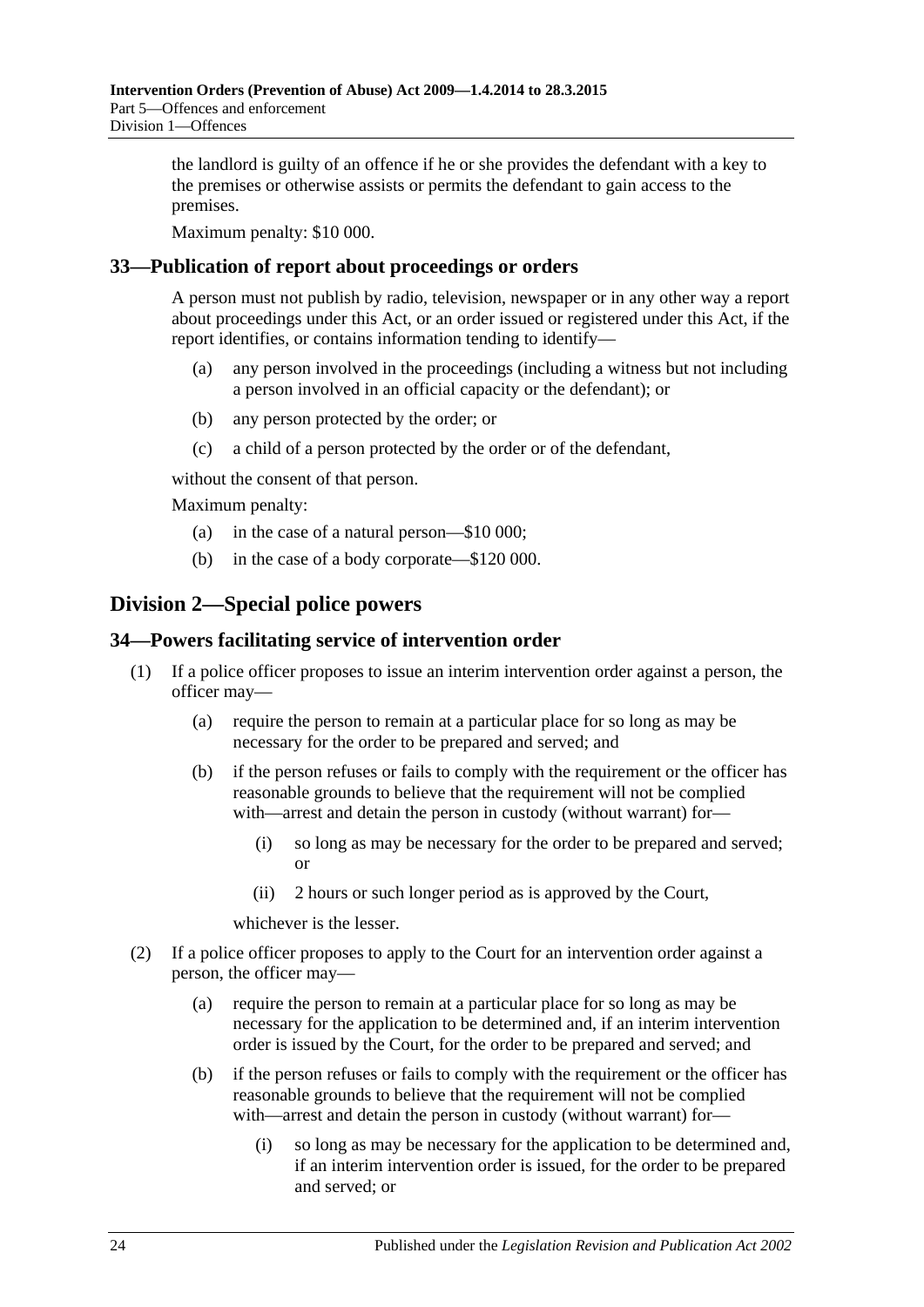(ii) 2 hours or such longer period as is approved by the Court,

whichever is the lesser.

- (3) If a police officer has reason to believe that a person is subject to an intervention order that has not been served on the person, the officer may—
	- (a) require the person to remain at a particular place for so long as may be necessary for the order to be served; and
	- (b) if the person refuses or fails to comply with the requirement or the officer has reasonable grounds to believe that the requirement will not be complied with—arrest and detain the person in custody (without warrant) for—
		- (i) so long as may be necessary for the order to be served; or
		- (ii) 2 hours or such longer period as is approved by the Court,

whichever is the lesser.

(4) The Court may, on application by a police officer, extend a period of detention under this section if satisfied that it is appropriate to do so in the circumstances, but not so that the aggregate period of detention of the person exceeds 8 hours.

## <span id="page-24-2"></span><span id="page-24-0"></span>**35—Powers following service of intervention order**

- (1) If a police officer believes on reasonable grounds that, in conjunction with serving an intervention order, it is necessary to arrest and detain the defendant in custody for a short period to prevent the immediate commission of abuse against a person protected by the order or to enable measures to be taken immediately for the protection of a person protected by the order, the police officer may arrest and detain the defendant in custody (without warrant) for—
	- (a) so long as may be necessary to prevent the immediate commission of abuse against a person protected by the order or to enable measures to be taken immediately for the protection of a person protected by the order; or
	- (b) 6 hours or such longer period as is approved by the Court,

whichever is the lesser.

(2) The Court may, on application by a police officer, extend a period of detention under [subsection](#page-24-2) (1) if satisfied that it is appropriate to do so in the circumstances, but not so that the aggregate period of detention of the person exceeds 24 hours.

## <span id="page-24-1"></span>**36—Power to arrest and detain for contravention of intervention order**

- (1) If a police officer has reason to suspect that a person has contravened an intervention order, the officer may, without warrant, arrest and detain the person.
- (2) A person arrested and detained under this section must be brought before the Court as soon as practicable, and in any event, not more than 24 hours after arrest, to be dealt with for the alleged offence.
- (3) In calculating the time that has elapsed since arrest for the purposes of this section, no period falling on a Saturday, Sunday or public holiday will be counted.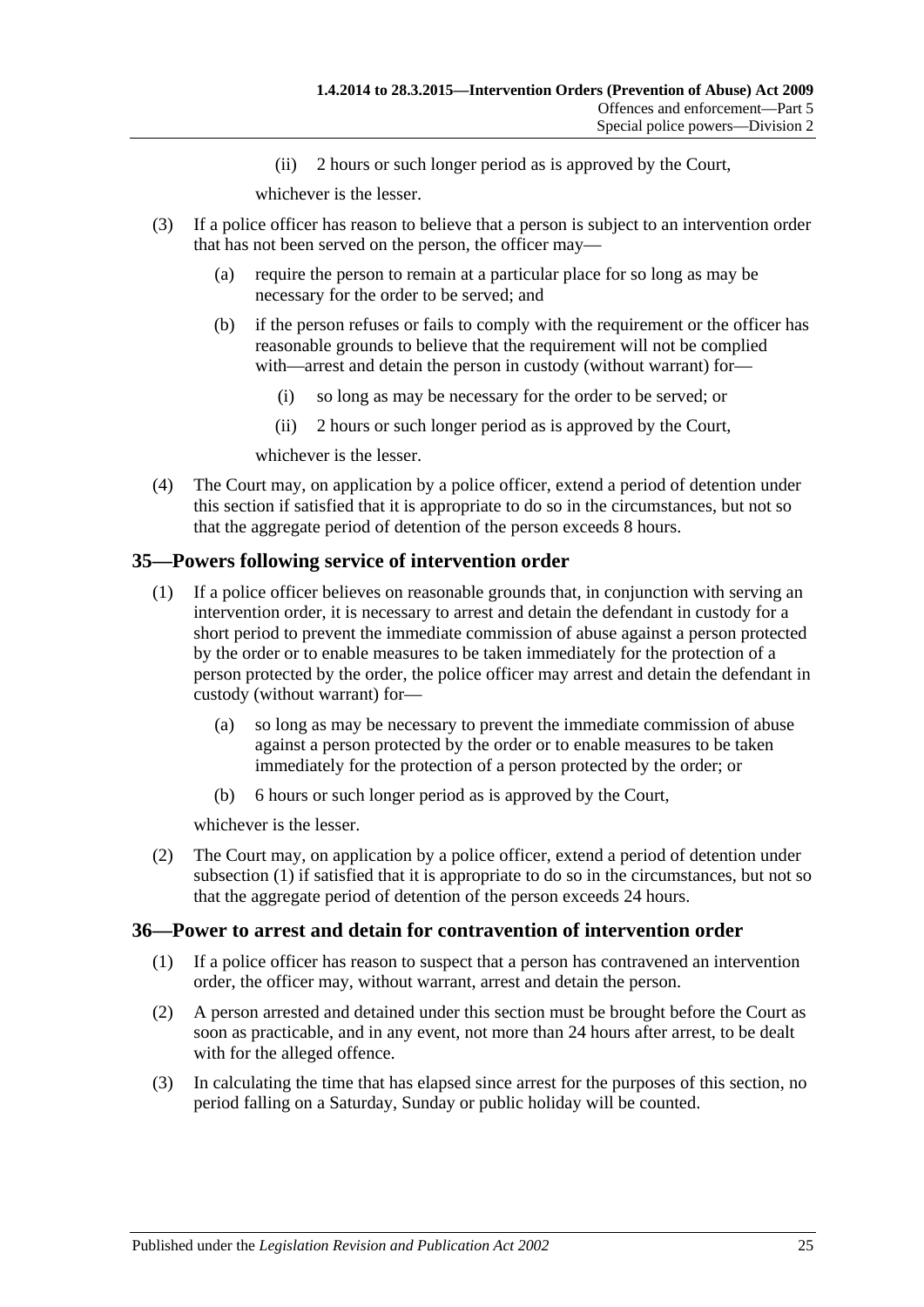## <span id="page-25-0"></span>**37—Power to search for weapons and articles required to be surrendered by intervention order**

- (1) If an intervention order requires the defendant to surrender specified weapons or articles, a police officer may—
	- (a) search the defendant and anything in the defendant's possession for such a weapon or article; and
	- (b) enter any premises or vehicle where such a weapon or article is reasonably suspected to be and search for such a weapon or article,

and take possession of the weapon or article.

- (2) A police officer may use reasonable force in the exercise of powers under this section (including reasonable force to break into or open any part of, or anything in or on any premises or vehicle).
- (3) In the exercise of powers under this section a police officer may be assisted by such persons as he or she considers necessary in the circumstances.

## <span id="page-25-1"></span>**Division 3—Disclosure of information**

#### <span id="page-25-2"></span>**38—Disclosure to police of information relevant to locating defendant**

A public sector agency that is bound by the State's Information Privacy Principles, or a person providing services to a public sector agency under a contract that provides that the person is bound by the State's Information Privacy Principles, must, on request, make available to a police officer information under the control of the agency or person that could reasonably be expected to assist in locating a defendant on whom an intervention order is to be served.

# <span id="page-25-3"></span>**Part 6—Miscellaneous**

#### <span id="page-25-4"></span>**39—Delegation by intervention program manager**

- (1) An intervention program manager may, by instrument in writing, delegate a power or function under this Act to—
	- (a) a particular person; or
	- (b) the person for the time being performing particular duties or holding or acting in a particular position.
- (2) A power or function delegated under this section may, if the instrument of delegation so provides, be further delegated.
- (3) A delegation—
	- (a) may be absolute or conditional; and
	- (b) does not derogate from the power of the delegator to act personally in a matter; and
	- (c) is revocable at will.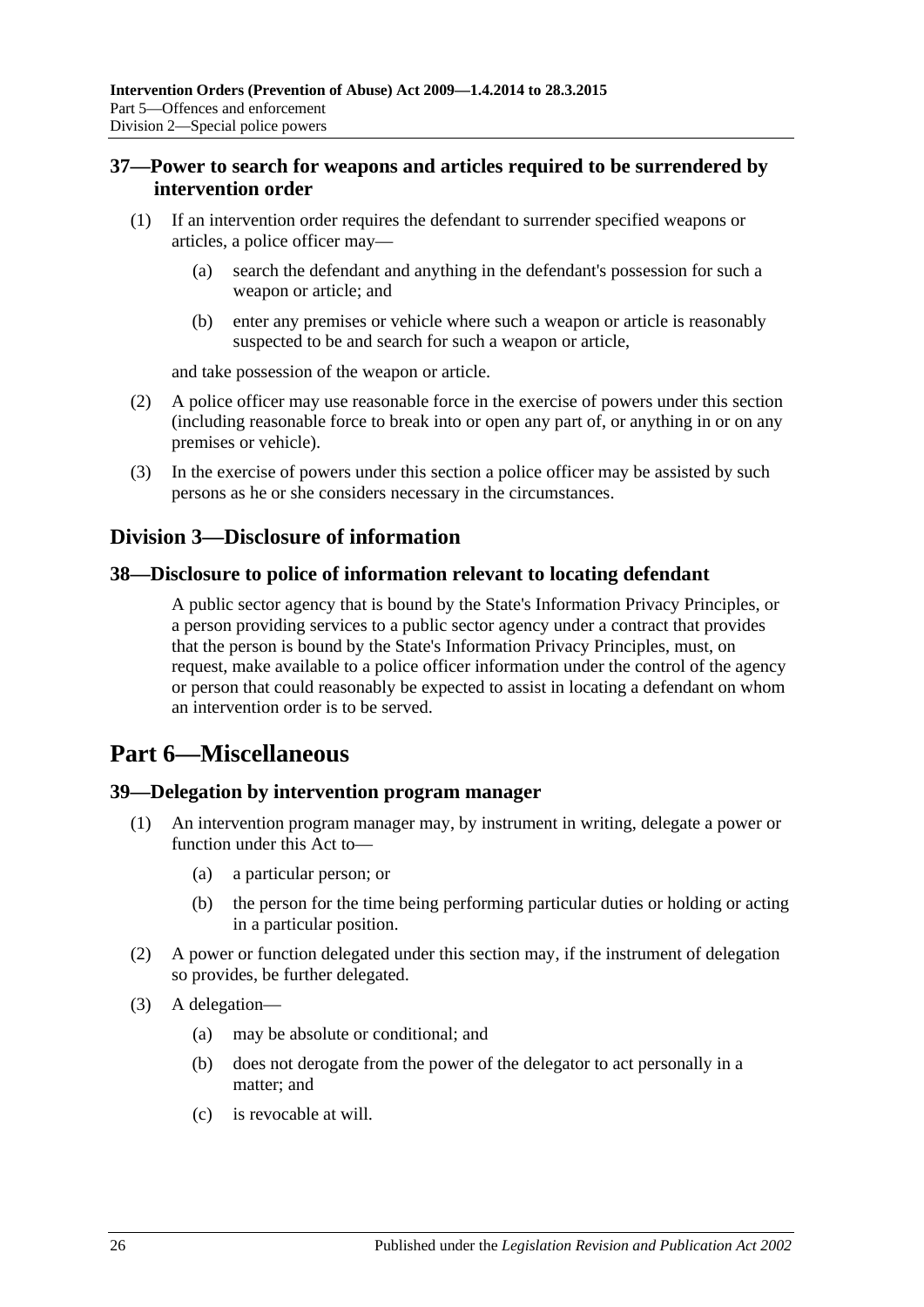#### <span id="page-26-0"></span>**40—Dealing with items surrendered under intervention order**

- (1) A firearm that has been surrendered to the Registrar of Firearms as required by the terms of an intervention order is to be dealt with under the *[Firearms Act](http://www.legislation.sa.gov.au/index.aspx?action=legref&type=act&legtitle=Firearms%20Act%201977) 1977* as if it had been surrendered under that Act.
- (2) Any other weapons or articles surrendered as required by the terms of an intervention order must be dealt with or disposed of as directed by the Court.

#### <span id="page-26-1"></span>**41—Evidentiary provision**

In proceedings for an offence against this Act, a certificate apparently signed by a case manager certifying that a specified defendant has contravened requirements regulating participation in an intervention program or an assessment by the intervention program manager constitutes proof of the matters so certified in the absence of proof to the contrary.

#### <span id="page-26-2"></span>**42—Regulations**

The Governor may make such regulations as are contemplated by, or necessary or expedient for the purposes of, this Act.

# <span id="page-26-3"></span>**Schedule 1—Transitional provisions**

# **Part 15—Transitional provisions**

## <span id="page-26-4"></span>**37—Continuance of restraining orders**

- (1) A domestic violence restraining order in force under the *[Domestic Violence Act](http://www.legislation.sa.gov.au/index.aspx?action=legref&type=act&legtitle=Domestic%20Violence%20Act%201994) 1994* immediately before the commencement of this clause continues in force as if it were an intervention order issued under this Act by the Court.
- (2) A restraining order in force under section 99 of the *[Summary Procedure Act](http://www.legislation.sa.gov.au/index.aspx?action=legref&type=act&legtitle=Summary%20Procedure%20Act%201921) 1921* immediately before the commencement of this clause continues in force as if it were an intervention order issued under this Act by the Court.
- (3) A reference in this clause to a domestic violence restraining order, or a restraining order, in force at a particular time includes a reference to such an order that has been issued but not served on a defendant at that time.
- (4) If an intervention order continued in force under this clause includes a term under which the order expires and an application is made to vary or revoke the order, the Court must, if the order is to continue in force, vary the order so as to remove the term and make the order ongoing.

## <span id="page-26-5"></span>**38—Continuance of registered foreign restraining orders**

- (1) A foreign domestic violence restraining order registered under the *[Domestic Violence](http://www.legislation.sa.gov.au/index.aspx?action=legref&type=act&legtitle=Domestic%20Violence%20Act%201994)  Act [1994](http://www.legislation.sa.gov.au/index.aspx?action=legref&type=act&legtitle=Domestic%20Violence%20Act%201994)* immediately before the commencement of this clause continues in force as if it were a foreign intervention order registered under this Act.
- (2) A foreign restraining order registered under the *[Summary Procedure Act](http://www.legislation.sa.gov.au/index.aspx?action=legref&type=act&legtitle=Summary%20Procedure%20Act%201921) 1921* immediately before the commencement of this clause and declared by the regulations to be an order to which this subclause applies continues in force as if it were a foreign intervention order registered under this Act.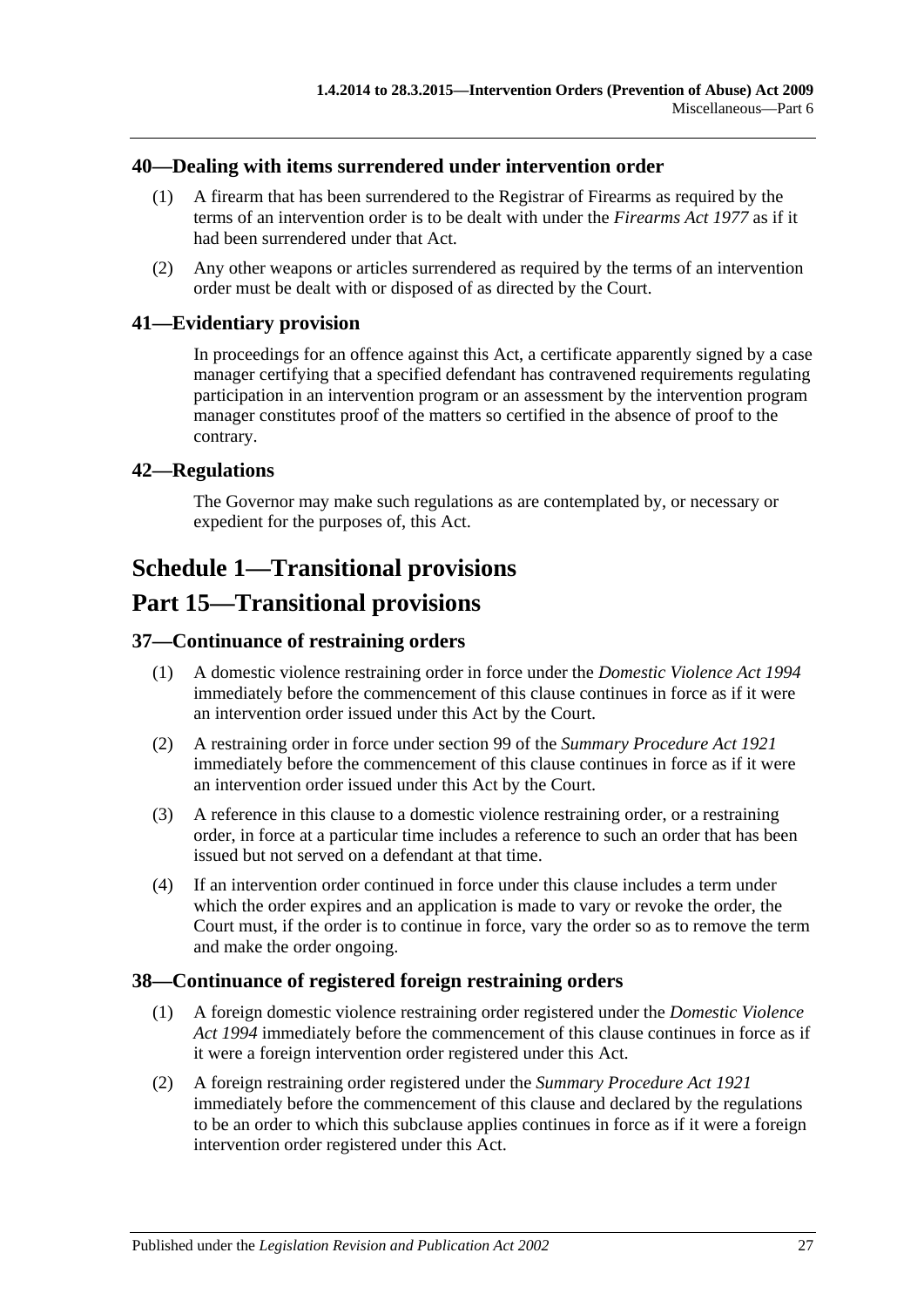# <span id="page-27-0"></span>**Legislative history**

## **Notes**

- Amendments of this version that are uncommenced are not incorporated into the text.
- Please note—References in the legislation to other legislation or instruments or to titles of bodies or offices are not automatically updated as part of the program for the revision and publication of legislation and therefore may be obsolete.
- Earlier versions of this Act (historical versions) are listed at the end of the legislative history.
- For further information relating to the Act and subordinate legislation made under the Act see the Index of South Australian Statutes or www.legislation.sa.gov.au.

# **Legislation repealed by principal Act**

The *Intervention Orders (Prevention of Abuse) Act 2009* repealed the following:

*Domestic Violence Act 1994*

# **Legislation amended by principal Act**

The *Intervention Orders (Prevention of Abuse) Act 2009* amended the following:

*Bail Act 1985 Criminal Law Consolidation Act 1935 Criminal Law (Sentencing) Act 1988 Cross-border Justice Act 2009 District Court Act 1991 Evidence Act 1929 Firearms Act 1977 Magistrates Court Act 1991 Problem Gambling Family Protection Orders Act 2004 Summary Procedure Act 1921 Supreme Court Act 1935 Youth Court Act 1993*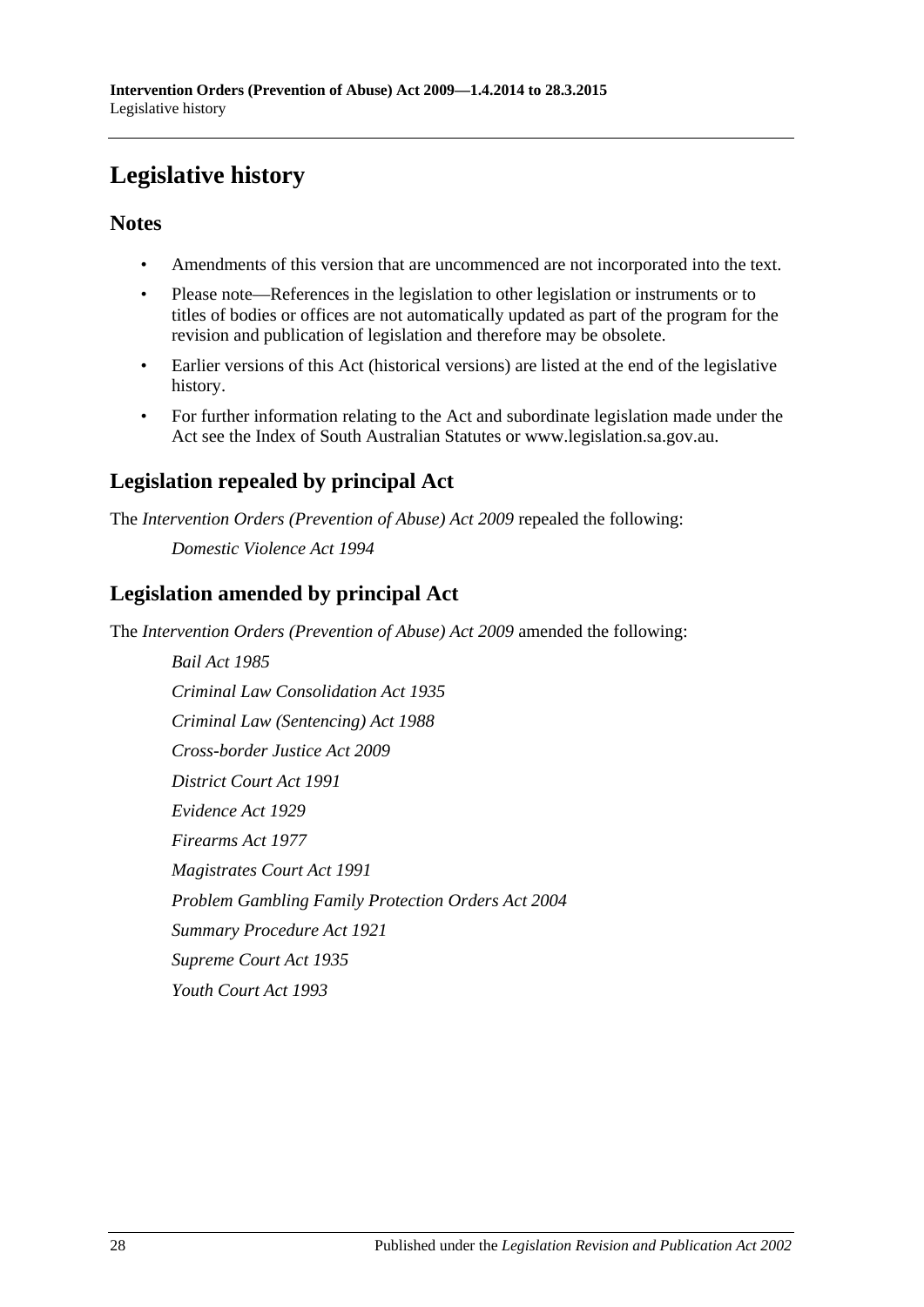# **Principal Act and amendments**

New entries appear in bold.

| Year    | N <sub>0</sub> | Title                                                                                     | Assent     | Commencement                                                                                                                                                                                                                |
|---------|----------------|-------------------------------------------------------------------------------------------|------------|-----------------------------------------------------------------------------------------------------------------------------------------------------------------------------------------------------------------------------|
| 2009    | 85             | Intervention Orders (Prevention of<br>Abuse) Act 2009                                     | 10.12.2009 | 9.12.2011 (Gazette 20.10.2011 p4269)<br>except Sch $1$ (cll $20(2)$ , 22, 23 (insofar as<br>it deletes s 99A of Summary Procedure<br>Act 1921), 24, 27(1), 28–30 &<br>33)—uncommenced—will not be brought<br>into operation |
| 2011    | 46             | <b>Education and Early Childhood</b><br>Services (Registration and Standards)<br>Act 2011 | 8.12.2011  | Sch 3 (cl 20)-1.1.2012 ( <i>Gazette</i><br>15.12.2011 p4986)                                                                                                                                                                |
| 2012 12 |                | <b>Statutes Amendment (Serious and</b><br>Organised Crime) Act 2012                       | 10.5.2012  | Pt 9 (s 43)—17.6.2012 ( <i>Gazette</i><br>14.6.2012 p2756)                                                                                                                                                                  |
| 2013 65 |                | <b>Community Housing Providers</b><br>(National Law) (South Australia)<br>Act 2013        | 21.11.2013 | Sch 3 (cll 3 & 4)-1.4.2014 ( <i>Gazette</i><br>6.2.2014p547                                                                                                                                                                 |
| 2014    | 26             | Statutes Amendment (SACAT)<br>Act 2014                                                    | 11.12.2014 | Pt 9 (s 99)—29.3.2015 ( <i>Gazette 5.3.2015</i><br><i>p883</i> )                                                                                                                                                            |

# **Provisions amended**

New entries appear in bold.

Entries that relate to provisions that have been deleted appear in italics.

| Provision                        | How varied                                                            | Commencement |
|----------------------------------|-----------------------------------------------------------------------|--------------|
| Long title                       | amended under Legislation Revision and<br><b>Publication Act 2002</b> | 1.1.2012     |
| Pt1                              |                                                                       |              |
| s <sub>2</sub>                   | omitted under Legislation Revision and<br><b>Publication Act 2002</b> | 1.1.2012     |
| s 3                              |                                                                       |              |
| s(1)                             |                                                                       |              |
| co-operative                     | registered housing deleted by 65/2013 Sch 3 cl 3                      | 1.4.2014     |
| relevant public<br>sector agency | amended by 46/2011 Sch 3 cl 20                                        | 1.1.2012     |
| $Pt\,3$                          |                                                                       |              |
| s <sub>9</sub>                   | amended by 12/2012 s 43                                               | 17.6.2012    |
| s <sub>25</sub>                  |                                                                       |              |
| $s\,25(2)$                       | amended by 65/2013 Sch 3 cl 4                                         | 1.4.2014     |
| Sch 1                            |                                                                       |              |
| Pts $1-14$                       | omitted under Legislation Revision and<br><b>Publication Act 2002</b> | 1.1.2012     |

## **Historical versions**

1.1.2012